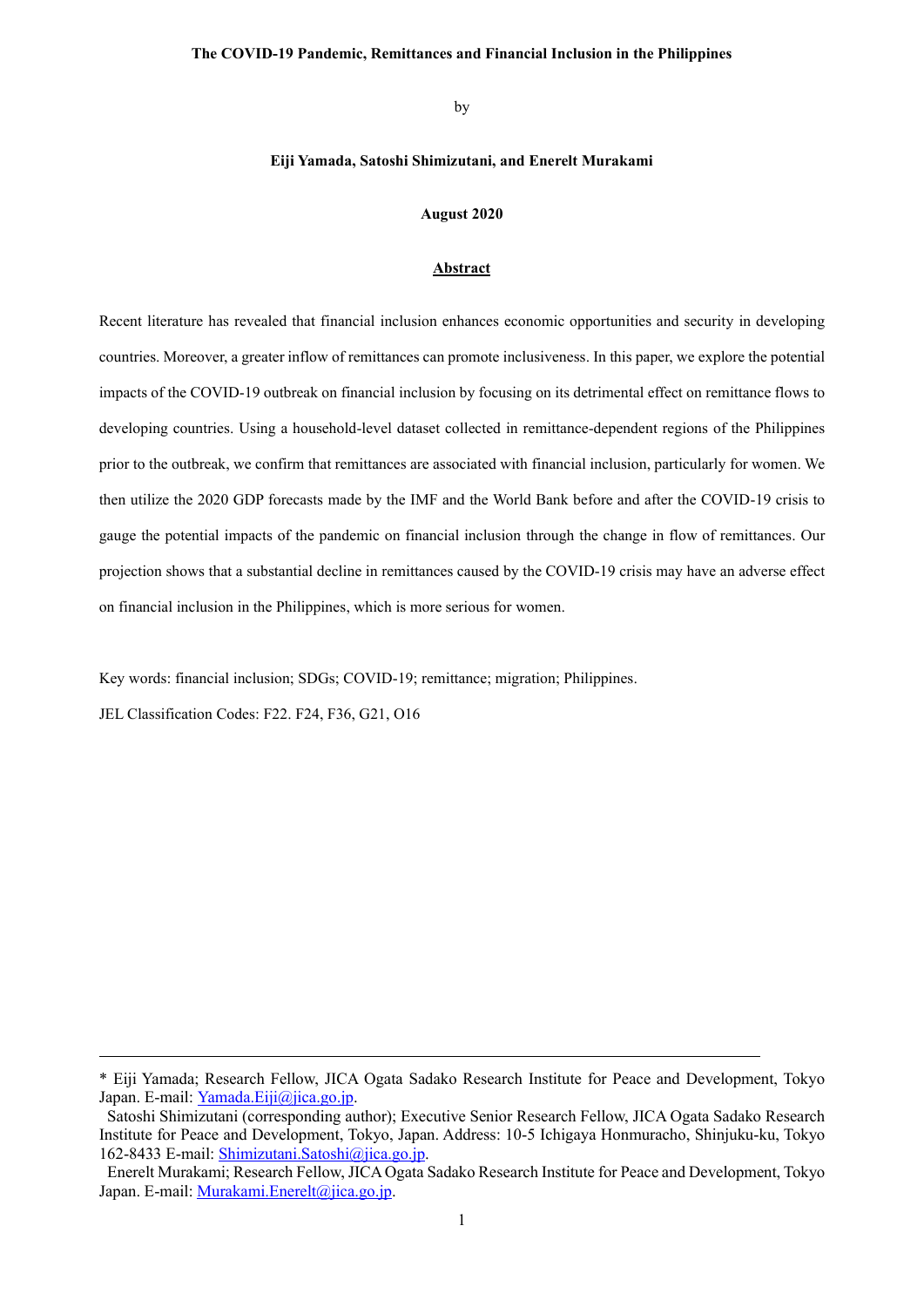## **Acknowledgements**

This study was conducted as part of the project "Study on Remittances and Household Finances in the Philippines and Tajikistan" carried out by JICA Ogata Sadako Research Institute for Peace and Development. We would like to thank the institute for providing us with the dataset as well as Alvin Ang, Jeremaiah Opiniano, and Akira Murata for their data collection efforts. Our thanks also go to Yasuyuki Sawada, Aiko Kikkawa Takenaka, Daiju Aiba, Etsuko Masuko, Megumi Muto, and Shimpei Taguchi for their constructive comments and suggestions. Special thanks go to Pragya Gupta for her excellent research assistance. The views expressed in this paper are our own and do not represent the official positions of either the institute or JICA.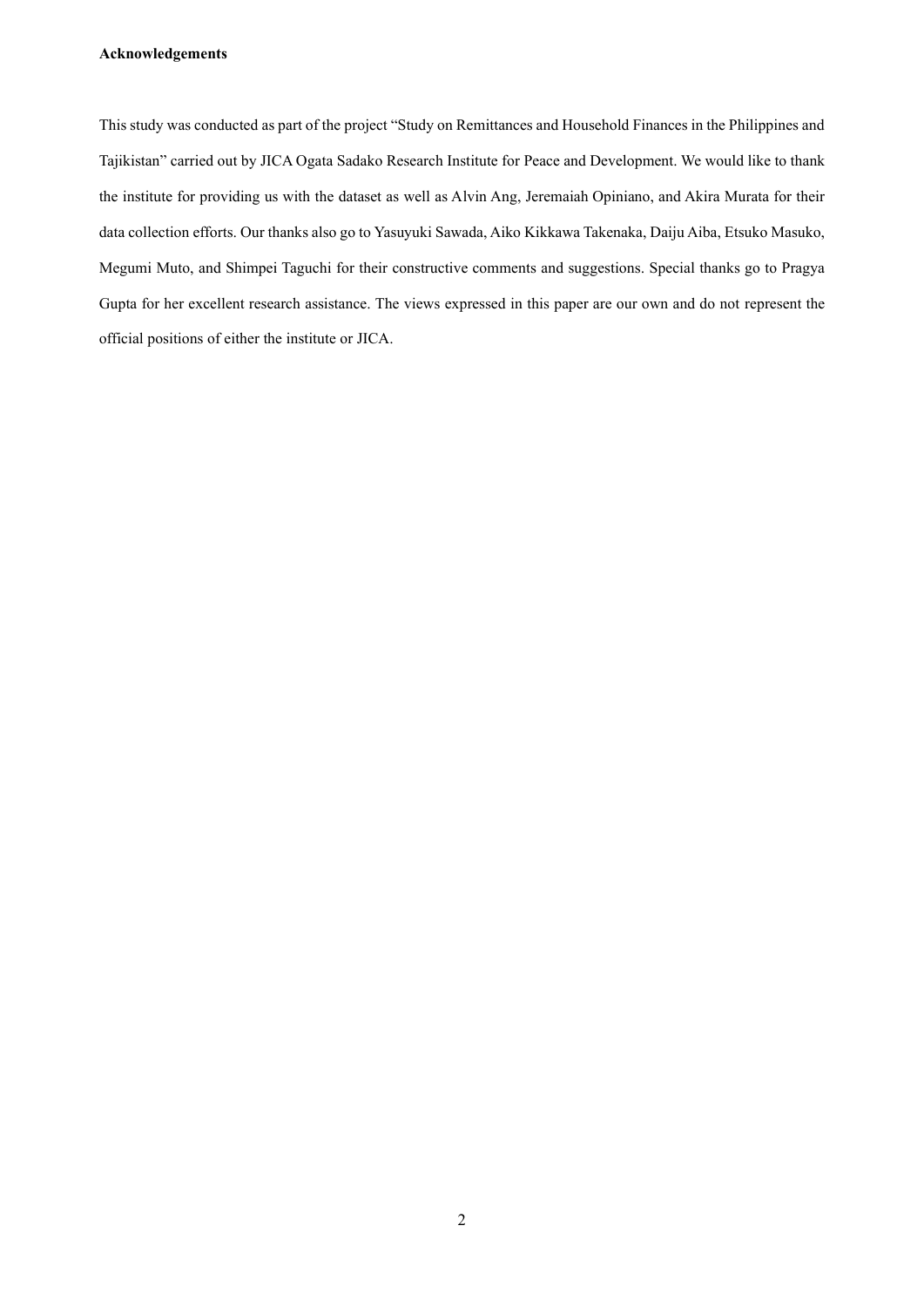#### **1. Introduction**

 Financial inclusion that promotes access to and use of the formal financial services that are available to any individual is an essential element in improving economic opportunity and security, which is particularly beneficial to women and impoverished adults (Demirgüç-Kunt et al. 2017). This issue has gained importance particularly in developing countries and is well acknowledged by both academics and policy makers. In fact, the Sustainable Development Goals (SDGs) aim to "[s]trengthen the capacity of domestic financial institutions to encourage and expand access to banking, insurance, and financial services for all."<sup>1</sup> However, the current state of access to financial services remains disappointing. While on average financial inclusion progressed from 51% to 69% between 2011 and 2017 in terms of the proportion of the "banked" who hold an account at a financial institution or with a mobile money provider, approximately 1.7 million adults worldwide remained "unbanked" (Global Findex Report 2017).<sup>2</sup> In 2017, the proportion of the "unbanked" was disproportionally higher at 63% in low- and middle- income countries with a wide variation across countries and individuals. This is in contrast to the virtually universal possession in high income countries (94%).

 Financial inclusion promotes the availability of a variety of financial products such as payment services, savings accounts, loans, and insurance for individuals, and benefits them by mitigating poverty through consumption smoothing, productive investment and financial risk management (Karlan et al. 2016; Demirgüç-Kunt et al. 2017). In order to expand financial inclusion, governments can take initiatives in developing financial markets, specifically by switching from cash to digital payments for wages and pensions. Furthermore, recent literature has underscored the role of remittances in promoting financial inclusion; remittances may have a positive impact on financial inclusion by increasing the demand for saving instruments as a means of storing excess cash or they may make loan conditions more relaxed by serving as collateral. Moreover, those transactions may further mitigate asymmetry in the information available to financial institutions and enhance financial knowledge within households (Anzoategui et al.; 2014; Aga and Martínez Pería 2014). The movement in this direction is also reinforced by the fact that remittance inflow to lowand middle- income countries has been growing steadily over three decades to reach an estimated 714 trillion US dollars in 2019, which surpassed both official development assistance (ODA) and foreign direct investment (FDI) (World Bank 2020b).

 The outbreak of the COVID-19 pandemic is a serious concern due to the negative impact it will have on financial inclusion by reversing the expanding trend of remittance inflows. As 80% of the world's total remittances flowed to low- and middle- income countries in 2019, the pandemic is expected to substantially reduce the amount of remittances that migrants from developing countries can send home (World Bank 2020b). The World Bank reports that remittances

<sup>&</sup>lt;sup>1</sup> The target is stated in Target 8.10. The United Nations Capital Development Fund (UNCDF) states that financial inclusion also supports eight out of the seventeen Sustainable Development Goals [\(https://www.uncdf.org/financial](https://www.uncdf.org/financial-inclusion-and-the-sdgs)[inclusion-and-the-sdgs\)](https://www.uncdf.org/financial-inclusion-and-the-sdgs). Also see Klapper et.al (2016).

<sup>&</sup>lt;sup>2</sup> [https://globalfindex.worldbank.org/basic-page-overview.](https://globalfindex.worldbank.org/basic-page-overview) Accessed on July 3rd, 2020.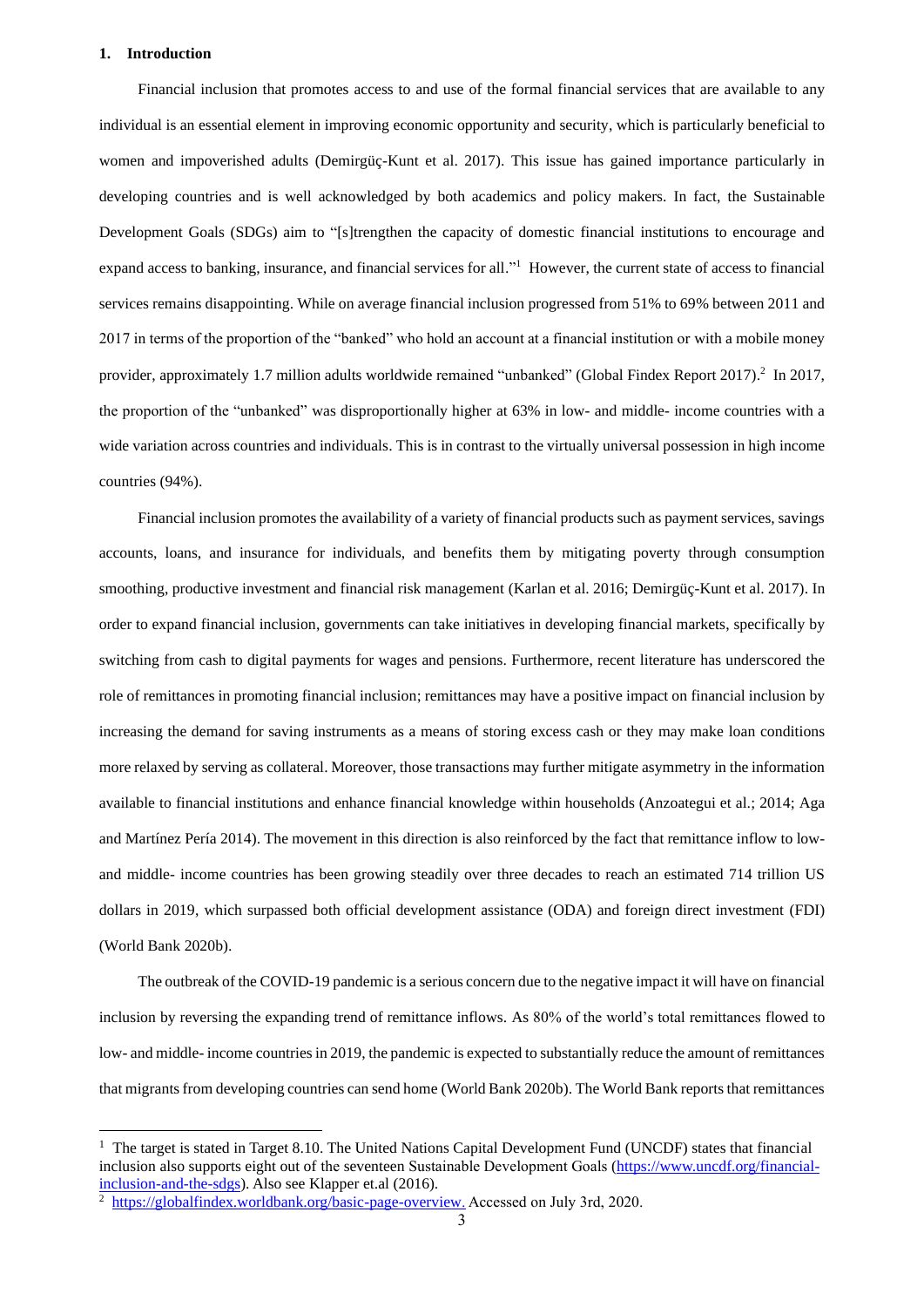to low- and middle-income countries are likely to fall by 19.7% in 2020 (a 13% decline in East Asia and the Pacific region), which would be the sharpest global decline in recent history.<sup>3</sup> According to the central bank of the Philippines, the inflow of remittances sent by overseas Filipino's started to decline from March 2020. 4 In response, the Philippine Government began to release 200 US dollars as cash relief to distressed overseas Filipino workers (OFW).<sup>5</sup> Indeed, severe economic downturns in destination countries under lockdown or due to oil price crashes are reducing job opportunities and lowering wages for migrants (IOM 2020). Even if migrants retain jobs in their host countries, they may find it difficult to send their remittances back home where there are severe restrictions on movement and tight regulations on money transfer services (World Bank 2020a). Moreover, many migrants who had prepared themselves for impending migration were forced to stay in their home countries, with some discouraged from migrating entirely and forced to change their livelihood.

 This paper explores the potential impacts of the COVID-19 pandemic on household financial inclusion in the Philippines – a country that is heavily dependent on remittances. The Philippines is one of the largest source countries for migrants and the one of the most remittance-dependent countries in the world (Yang 2011). The number of overseas Filipino workers was estimated at 2.2 million in 2016 and the remittance inflow to the Philippines was 35,167 million US dollars in 2019, which ranked the country fourth in the world for remittance inflow (World Bank 2020). 6 The proportion of remittances relative to the GDP of the Philippines was high at 9.9%. Moreover, some of the destination countries accepting Filipino migrants are those most seriously damaged by lockdowns and oil price crashes during the COVID-19 pandemic. In 2016, the top destinations for Filipino migrant workers included Saudi Arabia, the United Arab Emirates, Kuwait, Qatar, Hong Kong and Singapore, which combined accounted for two-thirds of the total destinations (Philippine Statistics Authority 2017).<sup>7</sup> Furthermore, the Philippines holds a unique position in the trend of financial inclusion in terms of gender inequality; the proportion of the "unbanked" is smaller for women than men by more than 10 percentage points (Global Findex Report 2017). During the COVID-19 pandemic, this advantage women have in relation to financial inclusion may be more seriously affected by the reduction in remittances than that of men.

In this paper, we utilize a household-level dataset which was collected in remittance-dependent rural municipalities in the Philippines before the COVID-19 outbreak. One of the advantages of using household-level data is that it addresses heterogeneity in household characteristics and in the impact of COVID-19 that stems from the

<sup>&</sup>lt;sup>3</sup> [https://www.worldbank.org/en/news/press-release/2020/04/22/world-bank-predicts-sharpest-decline-of](https://www.worldbank.org/en/news/press-release/2020/04/22/world-bank-predicts-sharpest-decline-of-remittances-in-recent-history)[remittances-in-recent-history.](https://www.worldbank.org/en/news/press-release/2020/04/22/world-bank-predicts-sharpest-decline-of-remittances-in-recent-history) Accessed on July 3rd, 2020.

<sup>&</sup>lt;sup>4</sup> Statistics - IIP - Bangko Sentral ng Pilipinas [\(http://www.bsp.gov.ph/statistics/efs\\_ext3.asp\)](http://www.bsp.gov.ph/statistics/efs_ext3.asp). Accessed on July 3<sup>rd</sup>, 2020.

<sup>5</sup> Cash relief is delivered to the affected migrants and their families in Davao del Sur under the initiative of Overseas Workers Welfare Administration (OWWA).

<sup>6</sup> The amount of remittance inflow in 2019 was the largest in India (83,131 million US dollars, 2.8% of GDP), followed by China (68,398 million US dollars, 0.5% of GDP) and Mexico (38,520 million US dollars, 3.0% of GDP).

<sup>&</sup>lt;sup>7</sup> The Stock Estimate of Overseas Filipinos (Commission on Filipinos Overseas 2013) shows that the top five destination countries were the U.S., followed by Saudi Arabia, the UAE, Malaysia and Canada.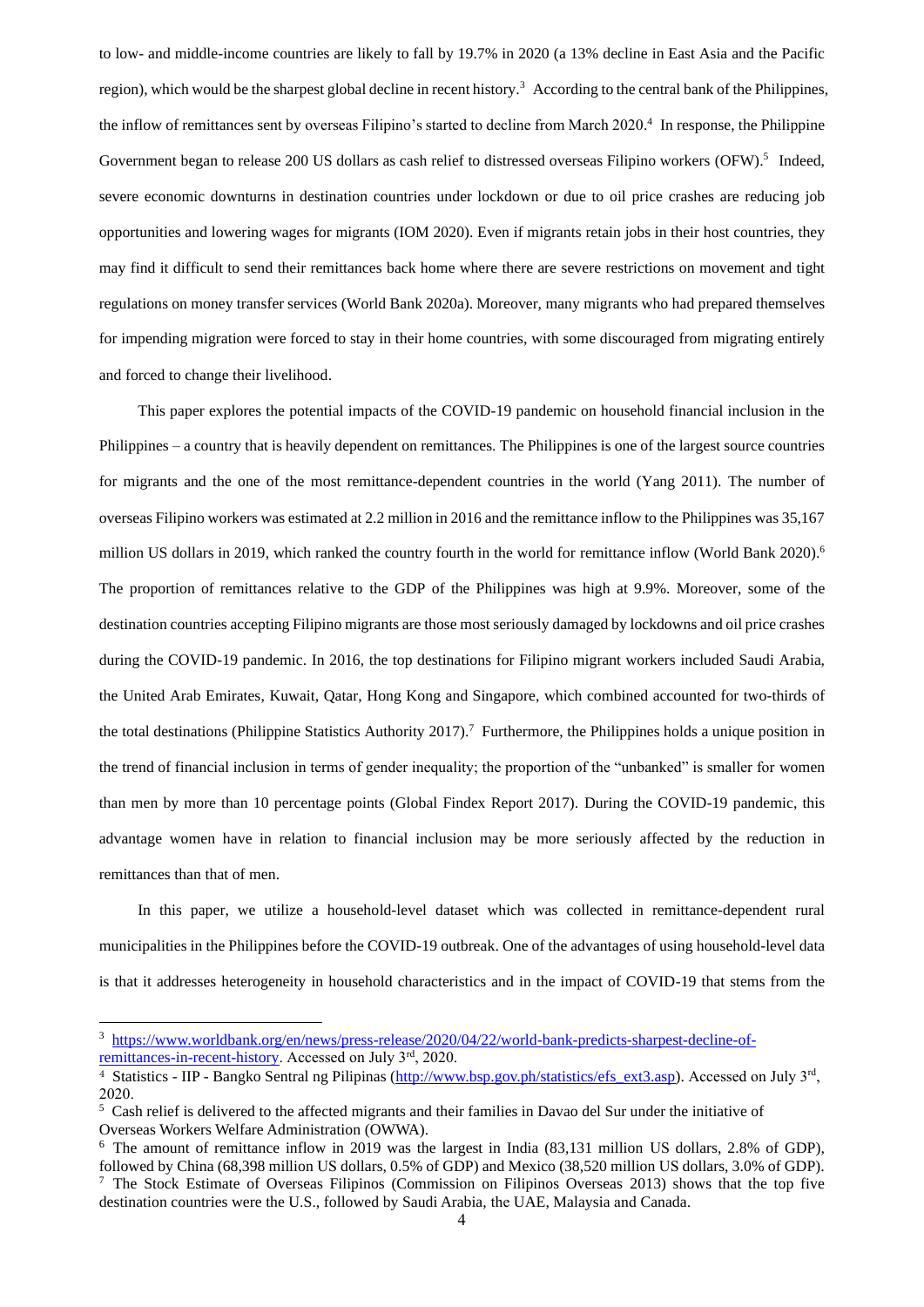diversity of migrant destinations among Filipino migrants and their households. In order to explore the potential impact of the pandemic on household financial inclusion, we first pin down the empirical relationship between remittance income and financial inclusion by two-stage least squares (2SLS) instrumenting remittance income by macroeconomic variables exogenous to households. We then impute financial inclusion under the hypothetical remittances using the revision of the 2020 GDP forecasts by the International Monetary Fund (IMF) and the World Bank, which were made before and after the outbreak of the COVID-19 pandemic; these organizations were chosen as they had both revised their forecasts to take into account the economic implications of the COVID-19 pandemic. We take the difference between the predicted outcomes by imputing the 2020 GDP projection before and after the COVID-19 outbreak and obtain the potential shocks on remittances and financial inclusion. Our projection shows that a substantial decline in remittances due to the COVID-19 crisis may have an adverse effect on financial inclusion in the Philippines, which would be more serious for women.

 This paper proceeds as follows: Section 2 provides a brief survey on the literature on remittances and financial inclusion. Section 3 then describes the dataset used in this study. Section 4 investigates the relationship between remittance income and financial inclusion through macroeconomic variables prior to the COVID-19 outbreak. Section 5 performs several projections to gauge the impact of the pandemic on household financial inclusion and Section 6 presents the conclusions.

#### **2. Previous literature**

There has been a large volume of literature on remittances and their impact on development (Neceur et al.2020).<sup>8</sup> In this section, we confine the literature survey to remittances and financial inclusion using household-level data, while we acknowledge that the relationship between remittances and financial inclusion has also been extensively examined using cross-country data.<sup>9</sup>

To our knowledge, the literature on remittances and financial inclusion using household-level data is relatively new. One of the early papers is Anzoategui et al. (2014) which examined the relationship between remittances and financial inclusion using household-level data in El Salvador. Employing instrumental variable estimation, they found that remittances have a positive impact on financial inclusion in terms of the use of deposit accounts but do not have a significant effect on demand or use of formal credits. They discussed the fact that the obscure impact on credits is attributed to two opposite forces; remittance serves as collateral for financial institutions to provide credit while

<sup>&</sup>lt;sup>8</sup> There is a large body of literature on the impact that remittances have on development, which covers economic growth, poverty, education, labor supply, health and entrepreneurship. There is also a large volume of work on remittances and financial development (financial depth), which is different but close to financial inclusion, that uses macro-level data to shows that remittances are likely to encourage financial development (Demirguc-Kunt et al. 2016).

 $9$  Empirical papers using cross-country data include Aggarwal et al. (2011), Inoue and Hamori (2016), Tu et al. (2019), and Neceur et al. (2020).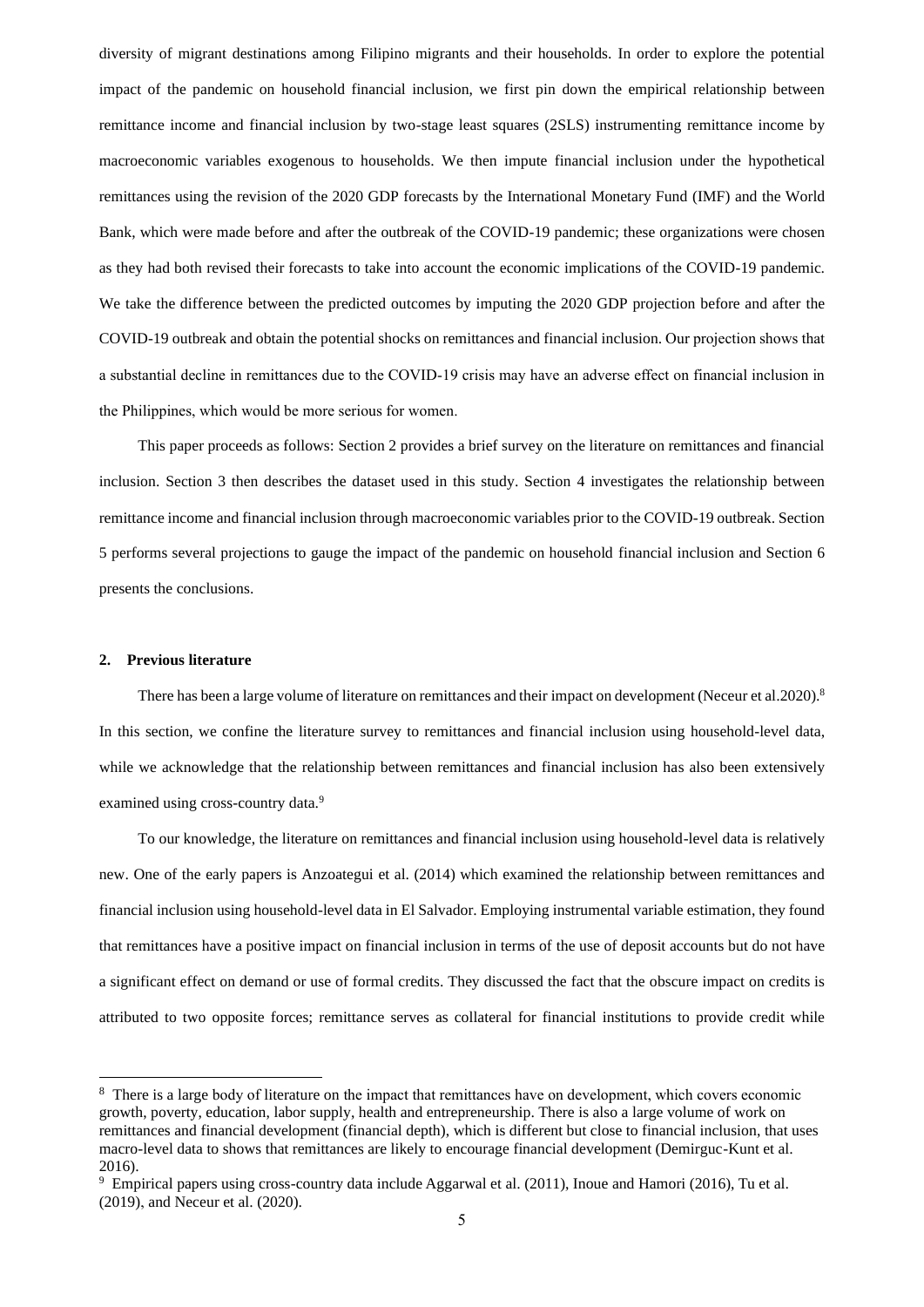remittances relax the credit constraints on households.<sup>10</sup> Aga and Martínez Pería (2014) also found that remittances enhance the probability of a household opening up a bank account in five Sub-Saharan African countries, which is confirmed by employing a two-stage least squares (2SLS) estimation using the macroeconomic performance of the destination countries as an instrumental variable. Moreover, Ambrosius and Cuecuecha (2016) examined the effect of remittances on the use of financial services both formal and informal and found that remittances have a positive impact on the ownership of savings accounts; this has been repeatedly confirmed in subsequent papers.<sup>11</sup> The authors also found that remittances do not facilitate the taking on of loans from formal financial institutions but rather from informal sources, implying that remittances are not necessarily a substitute for but rather a complement to lending by means of undeveloped bank loans.

Overall, there is a consensus among the various papers on financial inclusion using household-level data that remittances have a positive impact on the propensity of individuals to hold a savings account, while empirical results are mixed on the impact of remittances on credits/loans.<sup>12</sup>

### **3. Data description**

The dataset used in this study is the "Survey on Remittances and Household Finances in the Philippines,"<sup>13</sup> conducted by the Japan International Cooperation Agency (JICA) in two remittance-dependent municipalities in the country: Dingras, Ilocos Norte located in the Northern Luzon Island, and Bansalan, Davao del Sur located in the southern island of Mindanao.<sup>14</sup> The sample size at the first-round was 200 overseas migrant households and 200 nonoverseas migrant households in each municipality, which were randomly selected in each area. In the survey, a migrant household is defined as a household that has at least one member who permanently resides at the house but was working or living overseas at the time of data collection. Migrant households were oversampled to make up 50% of the total sample, although the stock of overseas Filipino workers was one-tenth of the total population (Commission on Filipinos Overseas 2013). The barangays served as strata for stratified random sampling in each municipality and the sample households were randomly selected within each barangay.<sup>15</sup> The sample of 200 overseas migrant

 $10$  Substitution between remittances and receiving credit is further examined by Ambrosius and Cuecuecha (2013) who claimed that remittances are financing household emergencies and are less dependent on debt financing in response to negative health events.

 $11$  An exception is Brown et. al. (2013) which showed that remittances have either a negative or little effect on the propensity of individuals to have a bank account in Azerbaijan and a positive but small effect in Kyrgyzstan.

 $12$  Not using household-data but municipality-level data, Demirgüç-Kunt et al. (2011) showed that remittances are associated with the breadth and depth of the banking sector, i.e., an increase in the number of branches and accounts per capita and the deposits to GDP.

<sup>&</sup>lt;sup>13</sup> The description of the dataset depends on Murakami et al. (2020). The field survey was conducted by Orient Integrated Development Consultants Incorporated (OIDCI). Yamada et al. (2019) used the data to analyze the gender gap in financial inclusion in the Philippines and Murakami et al. (2020) used the data to analyze the effects of the Covid-19 pandemic on household welfare.

<sup>&</sup>lt;sup>14</sup> These municipalities were selected in order to oversample households with overseas migrants. The listing required cooperation from local administrative authorities and public service providers, who keep information on who in the barangay currently resides overseas.

<sup>&</sup>lt;sup>15</sup> The barangay is an administrative unit and a subdivision of a city or municipality in the Philippines.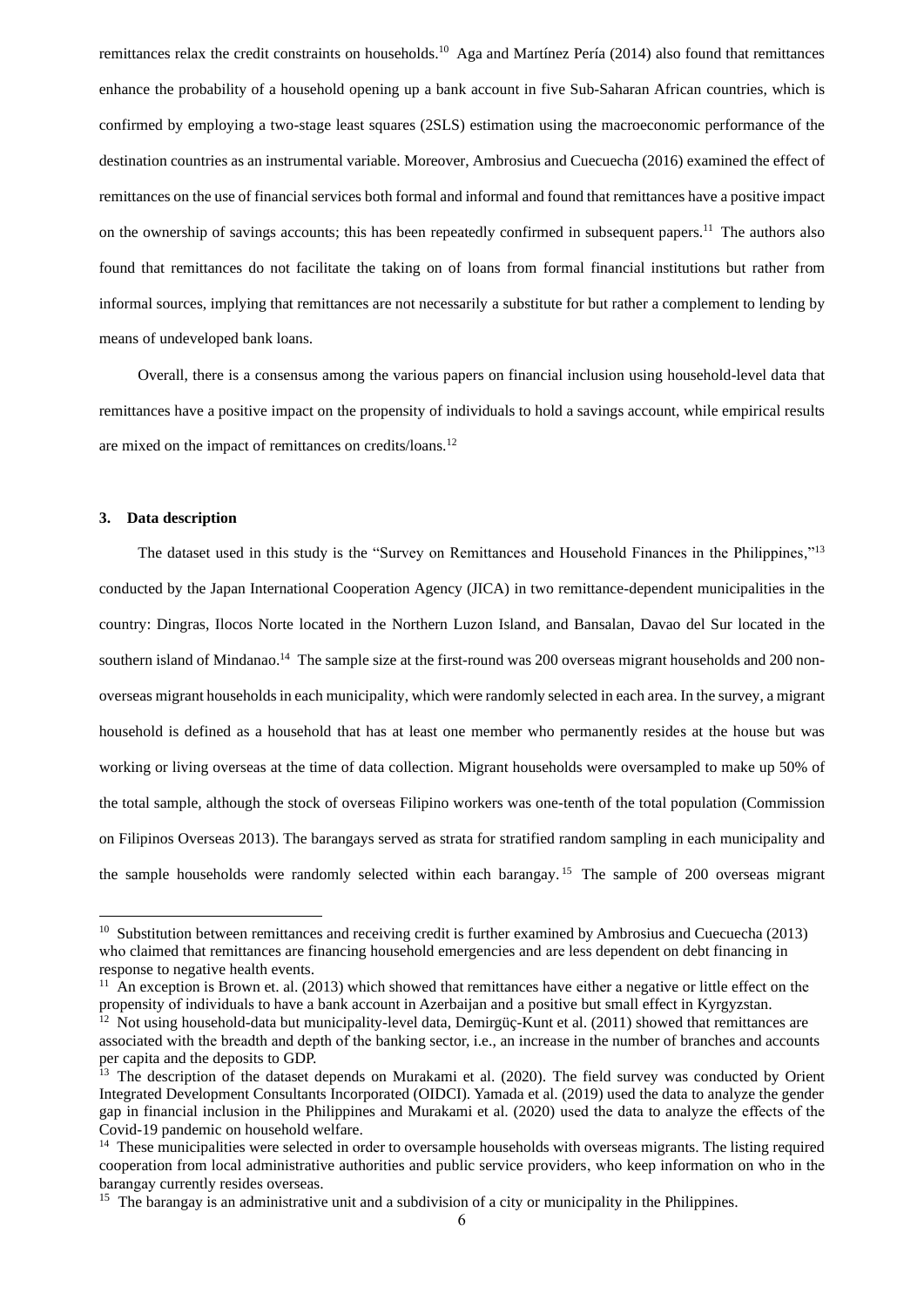households was proportionately distributed among the barangays. Once the number of overseas migrant households in a barangay was determined, an equal number of non-overseas migrant households was randomly selected within each barangay. The sample is statistically representative of each municipality.

 The questionnaire covered information on household roster, household spending/budgets/assets, remittancereceiving behaviors, and financial inclusion, such as the type of financial accounts that are held by the household members and the methods of financial transactions used, as well as household savings and loans. The eligible respondents were the primary financial decision-makers in each household. The first-round survey was conducted in August and September 2016 in 31 barangays in Dingras and 25 in Bansalan. The sample size for the first round was 834. The second-round survey was implemented in June- August 2017. The sample size in the second round was 668. The attrition rate was 19.9% (16.6% in Bansalan and 23.2% in Dingras).

 Figure 1 illustrates household financial inclusion in the survey. We compare financial inclusion between households receiving remittances and those not receiving remittances. Panel (1) measures financial inclusion in terms of proportion of households where at least one member holds or uses any or each of the types of financial accounts (bank, cooperative or microfinance) and has availed themselves of loans (formal, family or informal). Formal loans include loans from banks, cooperatives and microfinance loans, as well as state-owned insurance/loan services such as the Government Service Insurance System (GSIS), the Social Security System (SSS), and the Pag-IBIG Fund (Home Development Mutual Fund).<sup>16</sup> Family loans refer to those from family members and relatives, and informal loans include those from local pawnshops, the "5-6" lending scheme<sup>17</sup> and the Paluwagan (group saving) scheme. We call this measure "household financial inclusion." The proportion of households with any form of financial accounts is 67% for households with remittances, which is higher than those without remittances (54%). This is also the case for actively using any financial accounts, which sits at 65% for households that receive remittances and 53% for households that do not receive remittances. Taking a closer look, the proportion of households having/using an account differs between the types of financial institution. Households with remittances represent a larger proportion of those who have/use a bank account than households that do not receive remittances. The proportion of households that have/use a bank account is 28% (27% for using it) for remittance-receiving households, which is three times higher than that for non-remittance-receiving households; this is likely because the commission fee that must be paid when receiving remittances is typically lower when the remittance is received through a bank account.<sup>18</sup> In contrast, the proportion of households that hold/use a cooperative account is higher for households without remittances. The proportion of households that hold/use a microfinance account is higher for households with remittances, which is the

<sup>&</sup>lt;sup>16</sup> The beneficiaries of GSIS are the government employees. SSS is the state-owned insurance system for general citizens. The Pag-IBIG Fund provides short-term loans and housing programs run by the government.

<sup>&</sup>lt;sup>17</sup> The "5-6" lending scheme is a popular informal finance scheme typically exercised by Indian lenders in the Philippines. It is called 5-6 because they are said to charge 20% interest per month.

<sup>&</sup>lt;sup>18</sup> [https://remittanceprices.worldbank.org.](https://remittanceprices.worldbank.org/)Accessed on July 3rd, 2020.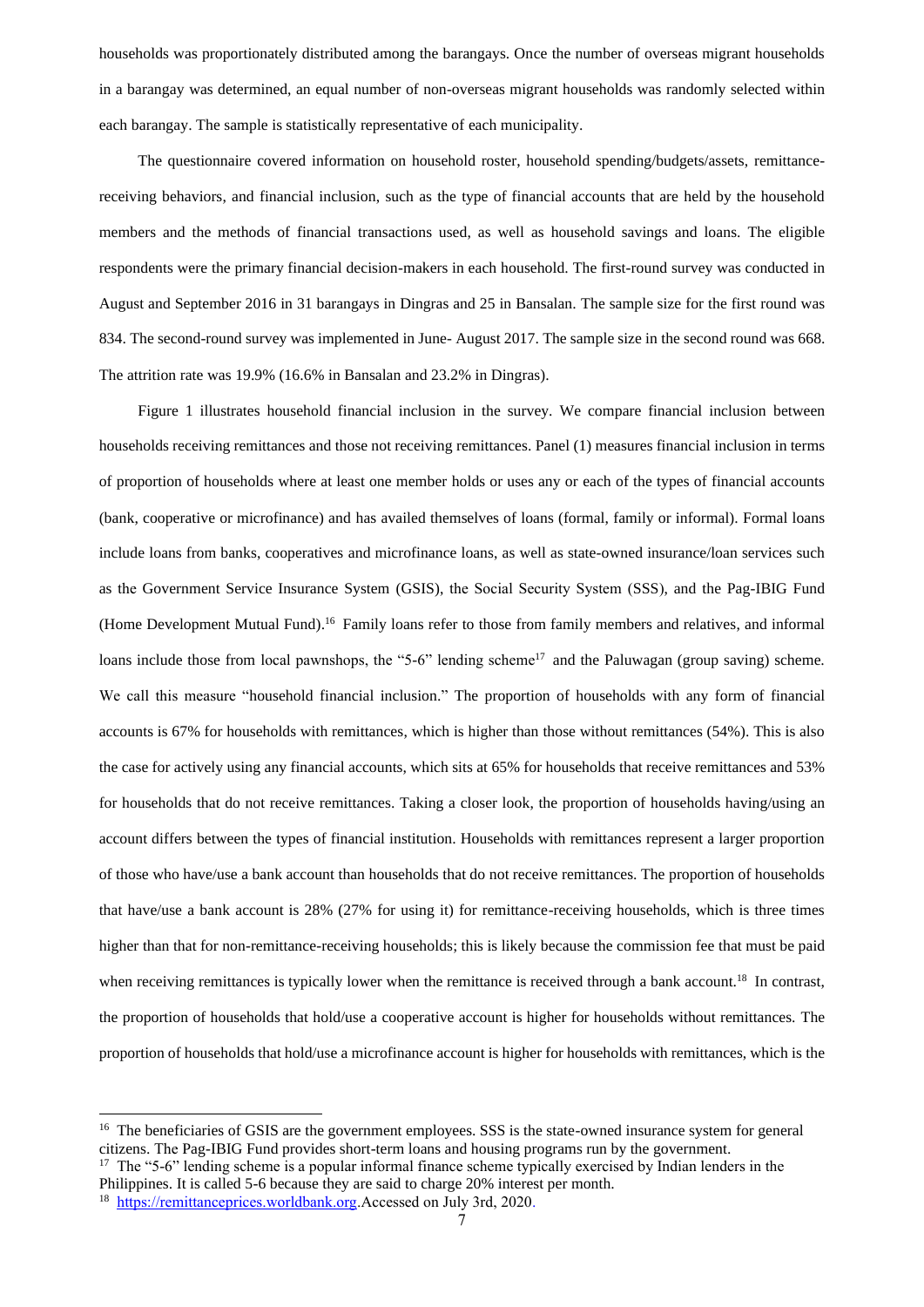same situation as with bank accounts but the gap is smaller. The gap in the proportion of households availing themselves of loans is smaller than that of financial accounts. The proportion of households using formal or family loans is slightly higher for households with remittances but the proportion of households availing themselves of informal loans is slightly higher for households without remittances.

 Panel (2) illustrates the same proportion of households where at least one of the women holds or uses a financial account and/or has taken out a loan. This definition is called "women's financial inclusion." Here we see the same pattern as observed in Panel (1). The proportion of having/using any financial accounts is higher for households with remittances, which is also the case for bank or microfinance accounts; however, the proportion is lower for cooperative accounts. The gap in the proportion of households availing themselves of loans is small. This gap is with slightly higher in relation to formal and family loans and is slightly lower in relation to informal loans for households with remittances.

 In sum, a simple comparison of averages shows that (with the exception of cooperative accounts) remittancereceiving households are more financially included than households who do not receive remittances households. When looking at having/using a bank account where the commission fee for receiving remittances is low, the difference is pronounced. However, we cannot immediately conclude that remittances promote financial inclusion as we must first address any endogeneity issues, such as reverse causality and any third factors affecting both remittances and financial inclusion. Therefore, we must first perform estimation correcting endogeneity in order to explore whether remittances indeed promote financial inclusion or not.

Table 1 shows the summary statistics of the variables used in the estimation.<sup>19</sup> Here we use the data from the households that were surveyed during both the first and second rounds. In the case of household financial inclusion, the average number of households having or actively using any financial accounts is more than 50%. By type of financial institution, the average proportion is higher for a microfinance account at close to 30%, followed by a cooperative account and having or using a bank account is smaller at close to 20%. With regard to women's financial inclusion, the average number of women who hold or use any financial accounts is close to 20%. By type of financial institutions, we note that the highest proportion is found in a cooperative account and the proportion is on par with that of bank accounts and microfinance accounts. The proportion of households using loans is the highest in formal loans and that to use family loans or informal loans is small. This pattern is also observed in relation to women's financial inclusion. As will be explained in the next section, "Destination per capita GDP (*ECON*)" refers to the weighted average of per capita GDP for all destination countries and for the Philippines. The remaining variables are related to remittances and household characteristics. Half of all households receive remittances, which stems from our

<sup>&</sup>lt;sup>19</sup> At first around survey, we see that per capita expenditure is systematically larger and the ages of the heads of household are higher for the attrition households. Thus, households in the sample cover the lower side of income distribution in the two village economies.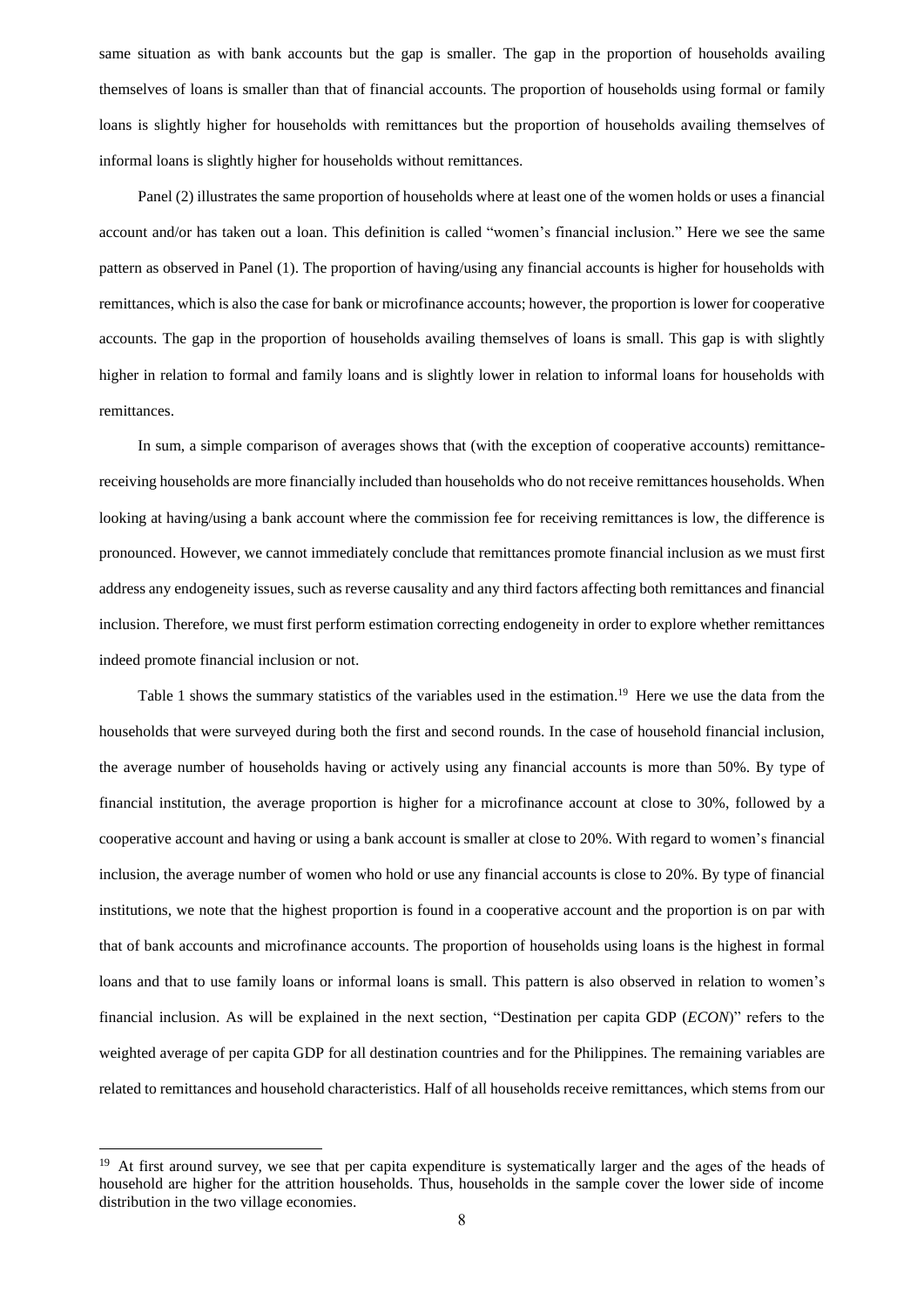sampling design, and the average monthly amount of remittances per capita is 30.1 pesos.<sup>20</sup> Turning to household characteristics, the average age of the head of households is 52 years old and the household size including overseas members is close to 5 people. More than half of all heads of households had attained secondary education or higher. The share of non-agricultural occupation is less than  $20\%$ .<sup>21</sup> The remaining variables capture any adverse shocks to households.<sup>22</sup> Approximately, 18% of all households experienced unemployment or business failure and 16% of households suffered as a result of illness, accidents or disasters. More than 20% of all households suffered from crop failure and 10% experienced family separation.

#### **4. Empirical analysis**

 Using the data explained in the previous section, we empirically examine the impact of overseas remittances on household financial inclusion. We start with the following specification:

$$
FL_{it} = \beta_0 + \beta (REMITTANCE_{it}) + \gamma X_{it} + barangay_i + \lambda_t + \epsilon_{it}
$$
 (1)

where *i* indexes households and *t* refers to the survey round with 0 indicating 2016 and 1 indicating 2017. The dependent variables  $FL_{it}$  consist of three groups. The first group considers household financial inclusion and consists of the binary variables of having or using any financial accounts and having or using each type of financial account (bank, cooperative or microfinance). The second group contains the same indicators for women's financial inclusion. The third group has binary variables to indicate households with at least one member who uses loans according to type (formal, family or informal) and those variables for households with at least one female member who avails herself of loans.

The main explanatory variable "*REMITTANCE<sub>it</sub>*" takes two forms: an indicator for households who receive remittances or do not, and the log of average monthly income from overseas remittance per capita. Both variables are computed using information on the average monthly income either over the past 12 months for the first round or for the period since the first round visit in the case of the second round.<sup>23</sup>  $\mathbb{X}$  is a vector of household characteristics that includes the age of the household head, household size, the educational attainment level of the household head, their occupation and a variety of adverse shocks to the household; these figures are shown in Table 1. We also include barangay fixed effect ( $barnangay_i$ ) and survey round fixed effect ( $\lambda_t$ ). Lastly,  $\epsilon_{it}$  is a well-behaved error term.

<sup>&</sup>lt;sup>20</sup> The mean covers all sample households including non-receiving ones.

<sup>&</sup>lt;sup>21</sup> Seamen occupy a large part of the migrant job market in the Philippines but our sample contains very few of those migrants.

<sup>&</sup>lt;sup>22</sup> These reported shocks happened in the year prior to the 1st round survey and after the 1st round survey for the 2nd round.

<sup>&</sup>lt;sup>23</sup> Since the interval between the two round surveys is less than one year, we use the value of the monthly average since the first-round visit. The qualitative results are not changed if we use the average over the past 12 months for the second round.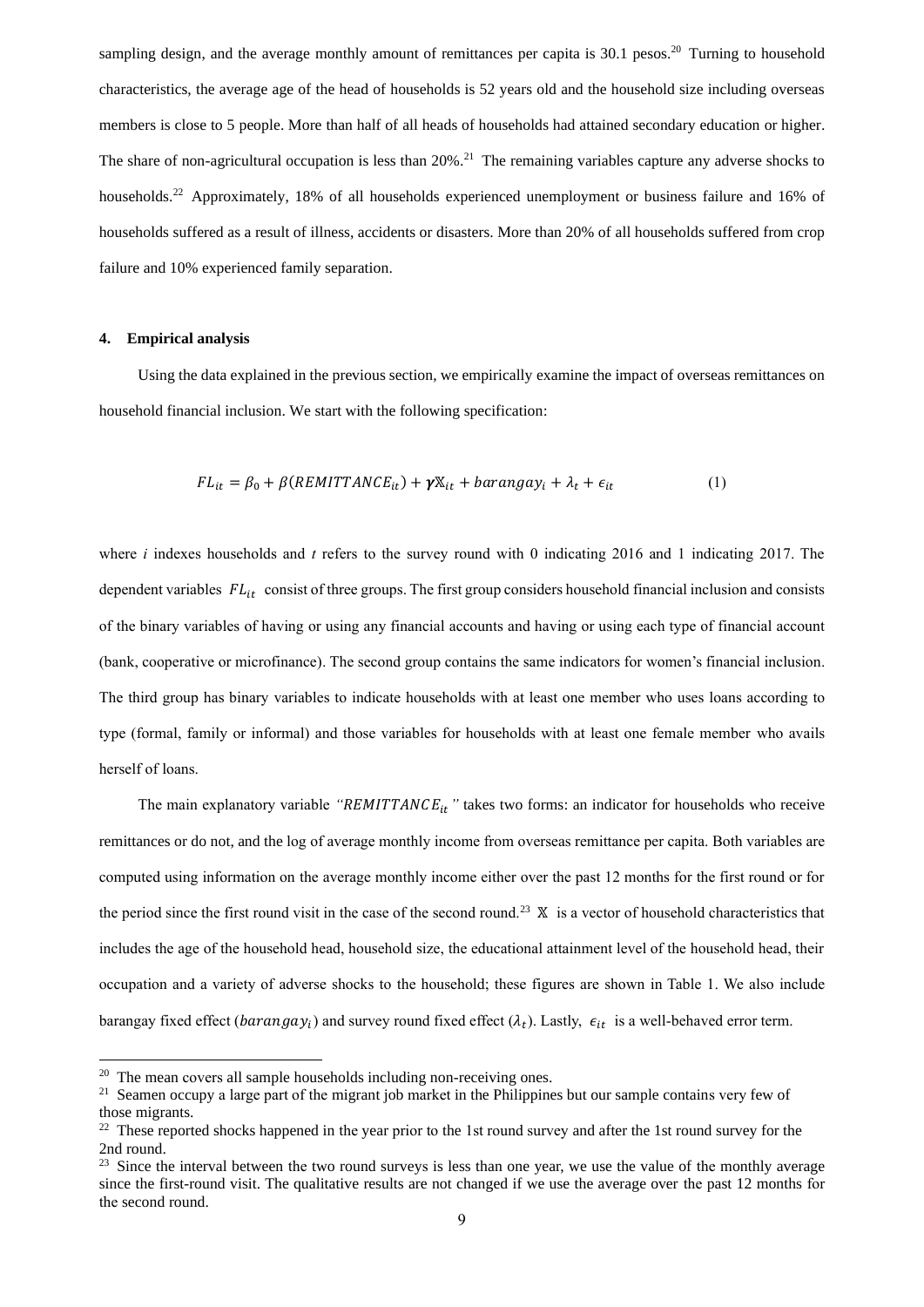In order to correct the endogeneity of remittances in relation to financial inclusion, we employ a two-stage least squares (2SLS) estimation using an index of the macroeconomic performance of the destination countries and the Philippines as an instrumental variable (IV) for remittances. We assume that the macroeconomic conditions affect remittances but do not directly affect the financial inclusion of households in the Philippines. We construct the "economic performance (*ECON*)" variable, the index of the macroeconomic performance in the destination and home countries, by taking the weighted average per capita GDP of the country of residence of each household member including overseas migrants. More specifically, the "*ECON*" variable is defined as:

$$
ECON_{it} = \ln \frac{\sum_{k \in \mathcal{K}(i)} g_{kt} \times n_{kit}}{\sum_{k \in \mathcal{K}(i)} n_{kit}}
$$

Here,  $\mathcal{K}(i)$  refers to the set of countries where the adult members of a household *i* live,  $g_{kt}$  is the log GDP per capita in country  $k$  in  $t$  (2016 or 2017), and  $n_{kit}$  is the number of household *i*'s adult members who live in country . Thus, by construction, we use per capita GDP in the Philippines for households without migrants. Of course, there are threats to exclusion restrictions for this instrument. For example, we acknowledge a possibility that high endowment migrants are also likely to choose a high income destination country. Even thought with such threats, we pick this specification because per capita GDPs are widely available statistics across countries both for the past (2016 and 2017) years as well as for the projection of the year 2020.

 In the estimation, we pool the observations for all households (two observations for each household). While the dataset is longitudinal, the interval is short (less than one year) and we see little change in the amount of remittances during the survey period. Thus, we use a level specification by pooling the observations at the first and second rounds, rather than a difference specification where it is difficult to obtain stable estimation results.

 At the first stage, we regress an indicator to receive any remittances or a logarithm of the amount of remittances on the logarithm of the "*ECON*" variable and other covariates.<sup>24</sup>

$$
REMITTANCE_{it} = \beta_0 + \beta (ECON_{it}) + \gamma X_{it} + barangay_i + \lambda_t + \epsilon_{it}
$$
 (2)

where the notations are the same as in equation (1) except for the main explanatory variable *ECON* explained above. Column (1) of Table 2 shows that the coefficient on "*ECON*" is positive and significant at the first stage regression when the dependent variable is a dummy for households to receive any remittances indicating that the variable serves as a valid instrument. Next, at the second stage regression, we use the estimated dependent variable from the first

<sup>&</sup>lt;sup>24</sup> Yang (2008) used the appreciation of the Philippine peso during the 1997 Asian financial crisis as an exogenous shock to international remittances.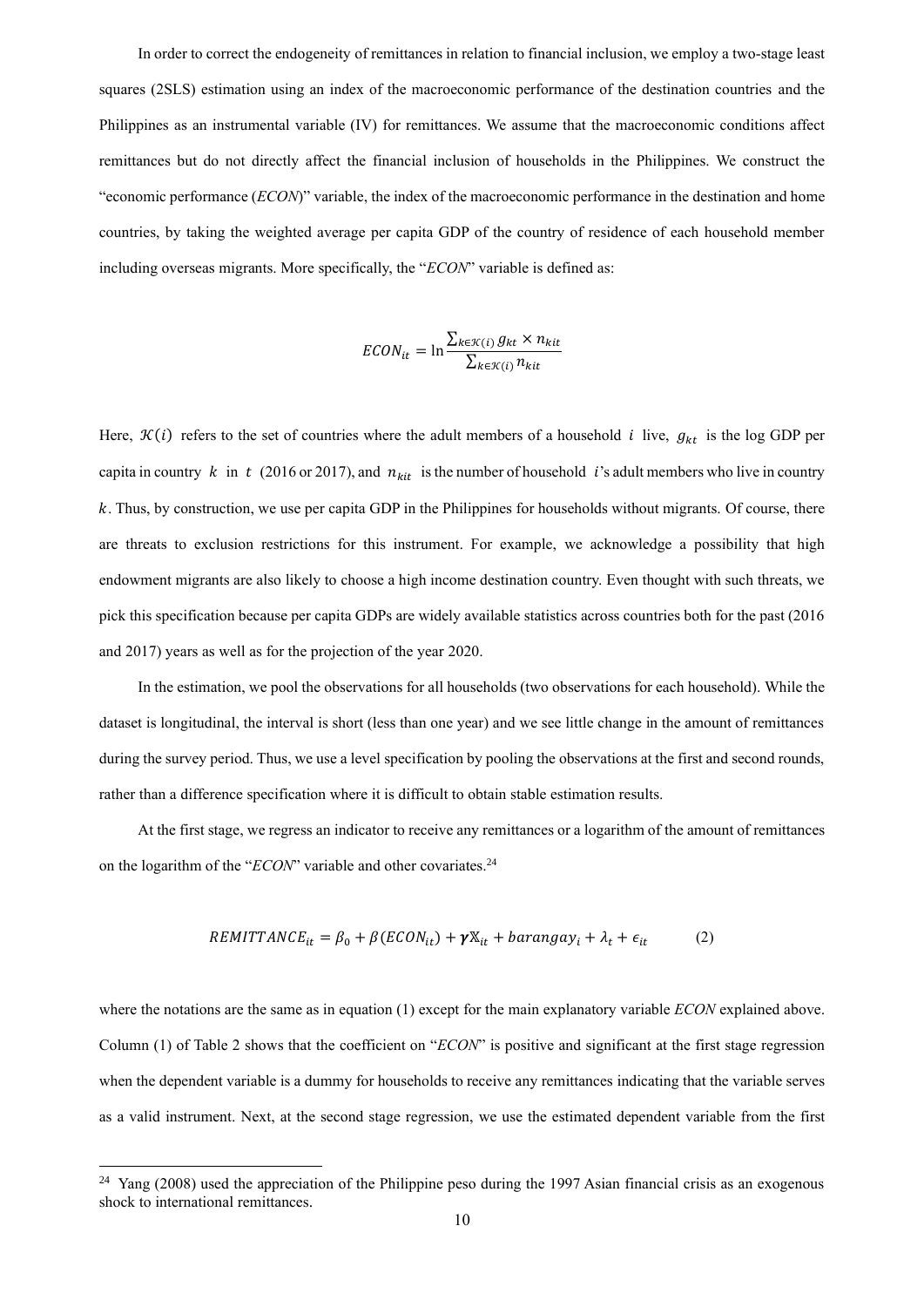stage as the main independent variable.

$$
FL_{it} = \beta_0 + \beta(\overline{REMITTANCE}_{it}) + \gamma \mathbb{X}_{it} + barangay_i + \lambda_t + \epsilon_{it}
$$
 (3)

The dependent variables  $FL_{it}$  are the same as those in specification (1) with the exception of the main independent variable, which is now the estimated value obtained from the first-stage regression (2).

The remaining columns of Table 2 (1) report the coefficients at the second stage regression for household financial inclusion. The coefficients on remittances are positive but not statistically significant in Column (1) and (2) but they are positive and significant for having/using a bank account, showing that households receiving remittances are 20% more likely to have or use a bank account than households that do not receive remittances. Those coefficients are not significant for having/using a cooperative account (Columns (5) and (6)) nor for having/using a microfinance account (Columns (7) and (8)). Table 4 (2) shows the results for women's financial inclusion. The positive and significant coefficients on remittance in Column (1) and (2) implies that households with remittances are more likely to have or use any financial accounts than households without remittances. The coefficients on remittances are positive and significant for having/using a bank account or a microfinance account, which applies to both household financial inclusion and women's financial inclusion. Table 2 (3) reports that the coefficients in the case of loans are not significant in all columns.

Table 3 illustrates the results when the dependent variable is a logarithm of the amount of remittances. The coefficient on "*ECON*" is positive and significant and indicates that the instrumental variable is valid. The remaining columns show the coefficients at the second stage for household financial inclusion. The pattern of the coefficients is similar to those in Table 2. The coefficients are not significant in relation to having/using any financial accounts, a cooperative account or a microfinance account; however, they are positive and significant for having/using a bank account. The coefficients imply that a one percent increase in the amount of remittance enhances the propensity of a household to have or use a bank account by 0.02-0.03%. Table 3 (2) shows the results for women's financial inclusion. The coefficient of remittance is 0.014 in Column (1) and (2) implying that a one percent increase in the amount of remittances increases the probability of having or using a financial account by 0.01%. The coefficients pertaining to remittances are positive and significant for having/using a bank account or a microfinance account, and the size of the coefficients are comparable with those in Column (1) and (2). Table 3 (3) shows that in the case of loans and the amount of remittances, the coefficients are not significant in all columns.

 In summary, remittances are positively associated with promotion of financial inclusion controlling after endogeneity using 2SLS with an instrumental variable and this is especially the case for women. The variables related to remittances are positive and significant in respect of having/using a bank account for household financial inclusion, whereas they are positive and significant for any financial accounts, a bank account or a microfinance account in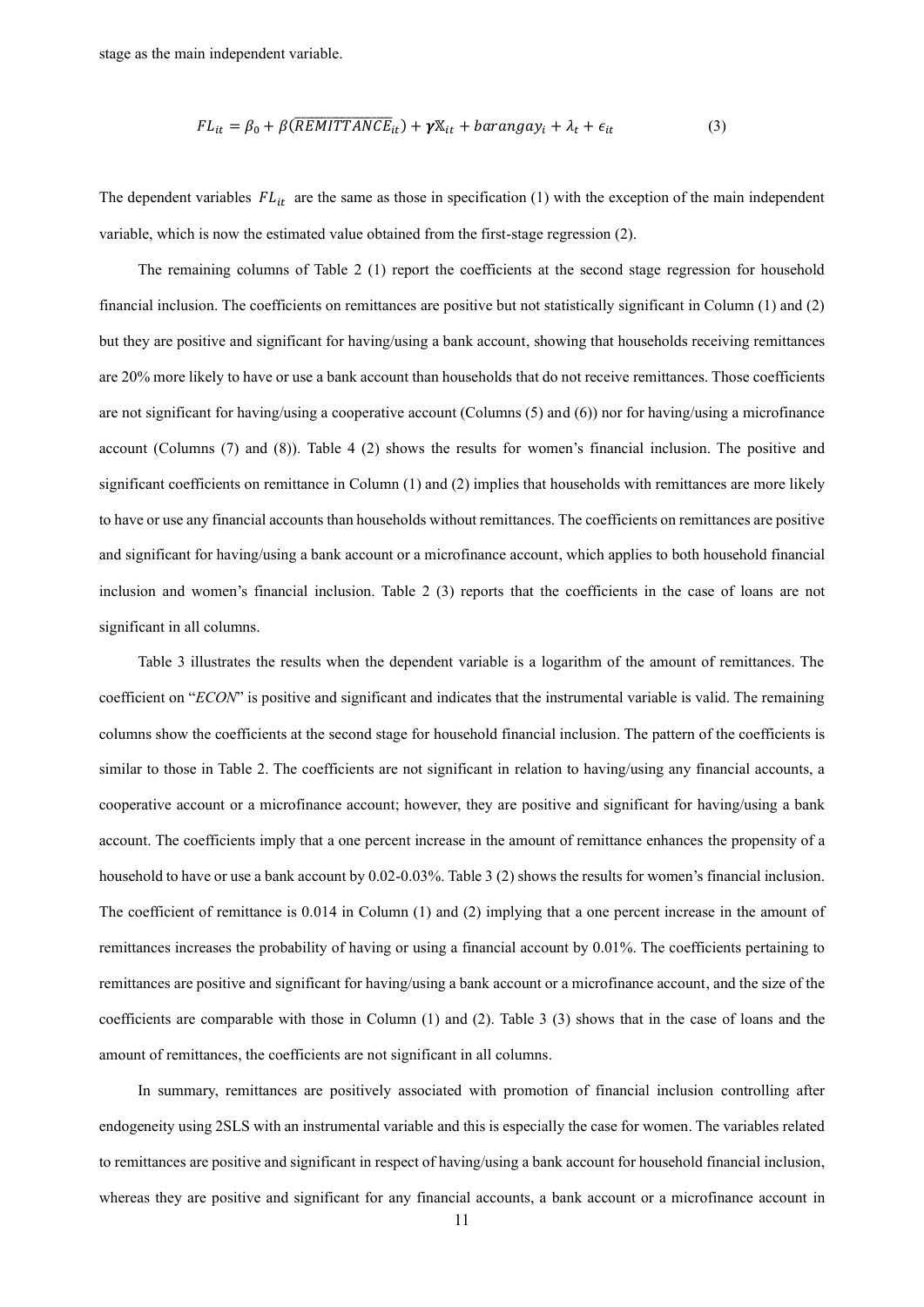relation to women's financial inclusion. For both forms of financial inclusion, loans are not significantly related to remittances. Thus, a substantial decline in remittances caused by the COVID-19 pandemic may discourage financial inclusion, in particular obtaining and using a bank account, for both men and women, and may discourage women from obtaining a microfinance account.<sup>25</sup>

### **5. Projection**

 We use the coefficients obtained in the 2SLS estimation in Table 3 to gauge the potential impact of the COVID-19 pandemic on financial inclusion in the Philippines. To do so, we use the per capita GDP predictions available for each country in 2020 from two economic outlooks – the International Monetary Fund (IMF)'s "World Economic Outlook" published in October 2019 and June 2020 and the World Bank (WB)'s "Global Economic Prospects" published in January and June 2020.<sup>26</sup> The outlooks published prior to the outbreak in October 2019 and in January 2020 serve as a "no-COVID" forecast. These forecasts helped us to construct the hypothetical "*ECON*" variable in the case where a global COVID-19 pandemic had not taken place. Conversely, the revised outlooks that were published in June 2020 after the outbreak of COVID-19, are used to construct the "with-COVID" economic scenarios. The "with-COVID" projections contain two cases in the "World Economic Outlook" and three cases in the "Global Economic Prospects". Details of the scenarios are given in Table 4.

 We compute the predicted values by plugging the hypothetical *ECON* variables constructed using each of the different GDP per capita forecasts (three projections in the "World Economic Outlook" and four projections in the "Global Economic Prospects" both of which include the "no-COVID" projection) for remittance-receiving households into our 2SLS estimates. We then compare the mean predicted values for the various outcome variables in each projection scenario. The difference between the "with-COVID" and the "no-COVID" scenario captures the potential impact of the COVID economic shock on financial inclusion. Our prediction depends on several assumptions. First, we assume that the change in the prediction of GDP in 2020 at the two different dates is entirely attributed to the pandemic, though some countries might have had a downward revision of the GDP prediction for 2020 without the COVID-19 outbreak. Second, we assume that the adverse effects caused by the COVID-19 pandemic including restricting migration through bans on international movement, limiting remittance transactions, and a stagnant economy in the host countries, is summarized in a negative change in per capita GDP and reflected in the *ECON* variable at the first stage regression.

 Table 4 shows the predicted potential impacts of the COVID-19 pandemic on financial inclusion for remittancereceiving households. The impacts are measured in percentage changes in the proportions of a variety of indicators of

<sup>&</sup>lt;sup>25</sup> As a robustness check, we ran the regression separately for each round observations and obtained qualitatively the same results.

<sup>&</sup>lt;sup>26</sup> The initial projection by the IMF after the pandemic was released in April 2020 and updated in June 2020.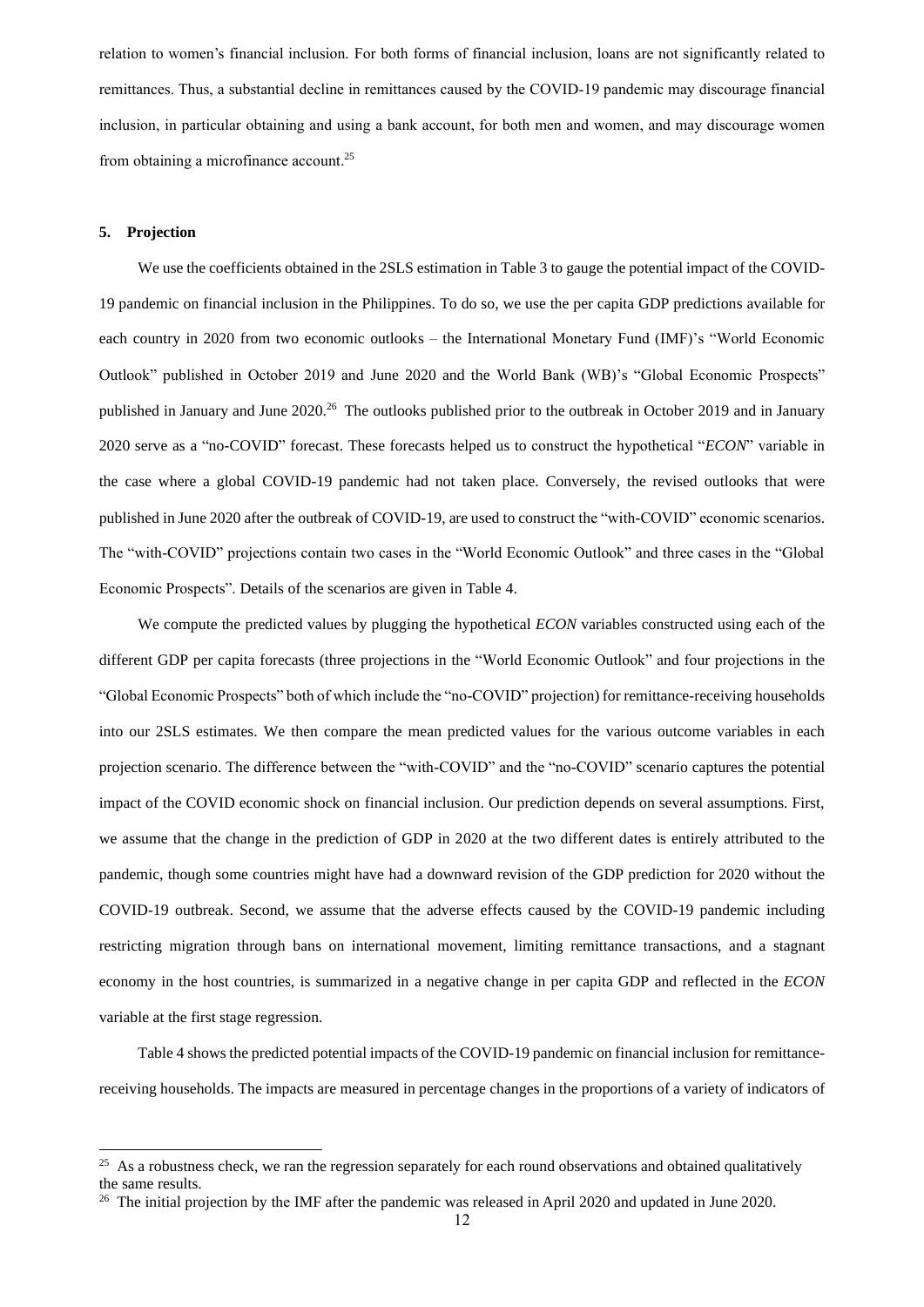financial inclusion out of those proportions in 2017. We will focus on the projections related to financial inclusion where coefficients were positive and statistically significant in Table 3. First, looking at household financial inclusion, we observed that the COVID-19 pandemic reduces the proportion of households who have/use a bank account by ranging from 2.8% ("With-COVID 2" in IMF or "With-COVID 3" in WB) to 4.0% ("With-COVID 2" in WB). Those projections imply that a substantial reduction in remittance inflows caused by the pandemic may have adverse effects on household financial inclusion, even if faster growth recoveries are projected. Second, we see that the negative effect is more serious for women's financial inclusion. The negative effect would be a reduction of 1.9% ("With-COVID 3" in WB) to 2.8% ("With-COVID 2" in WB) for the proportion of having any financial accounts, a reduction of 3.1% to 4.5% for a bank account or a microfinance account.

Within those scenarios that predict a substantial decline in remittance inflow to the Philippines, we see that financial inclusion is negatively affected, which is more serious for women than for households. By type of financial institution, the COVID-19 pandemic may slow down the propensity of households to have a bank account and a microfinance account. In other words, the COVID-19 pandemic may deprive the country of a driving force to advance financial inclusion in those financial institutions. The adverse effects may be large for those banks in the country that charge maintenance costs to account holders, such as minimum balance requirements and dormancy fees. These can penalize small-amount savers and non-active users of bank accounts. For account owners with large savings, reduced income from remittances would not affect the probability of them keeping the account as they are still able to stay above the threshold below which the bank account becomes too costly to hold. However, for marginal account holders with small amounts of savings, the shock may push their balance below the threshold. Therefore, the true effects of reduced remittances on formal financial inclusion can be non-linear stemming from the costs of holding an account and we can speculate that the negative impact of COVID-19 on people's financial inclusion may be disproportionately harder for the poorer segment of account holders. At the same time, there has been a growth in new and inexpensive financial services that utilize Fintech to save, borrow, and remit money; these new financial services are a substitute for a bank account. The new financial services include mobile money and online money transfer services where the transaction costs are lower than those of banks.<sup>27</sup> Therefore, while the COVID-19 pandemic may weaken the forces for promoting formal financial inclusion through traditional financial services, this negative effect can be partially offset by new financial services that use Fintech.

The potential adverse impacts that we have presented must be understood in conjunction with several reservations. Our projection depends on the relationship between remittances and per capita GDP in the destination countries, which served as an instrumental variable. In order to gauge the impact of the COVID-19 pandemic on financial inclusion, we summarized all of the serial and complex decision-making process around migration into the

<sup>&</sup>lt;sup>27</sup> The World Bank "Remittance Prices Worldwide"

[https://remittanceprices.worldbank.org/sites/default/files/rpw\\_report\\_march\\_2020.pdf.](https://remittanceprices.worldbank.org/sites/default/files/rpw_report_march_2020.pdf) Accessed on July 3rd, 2020.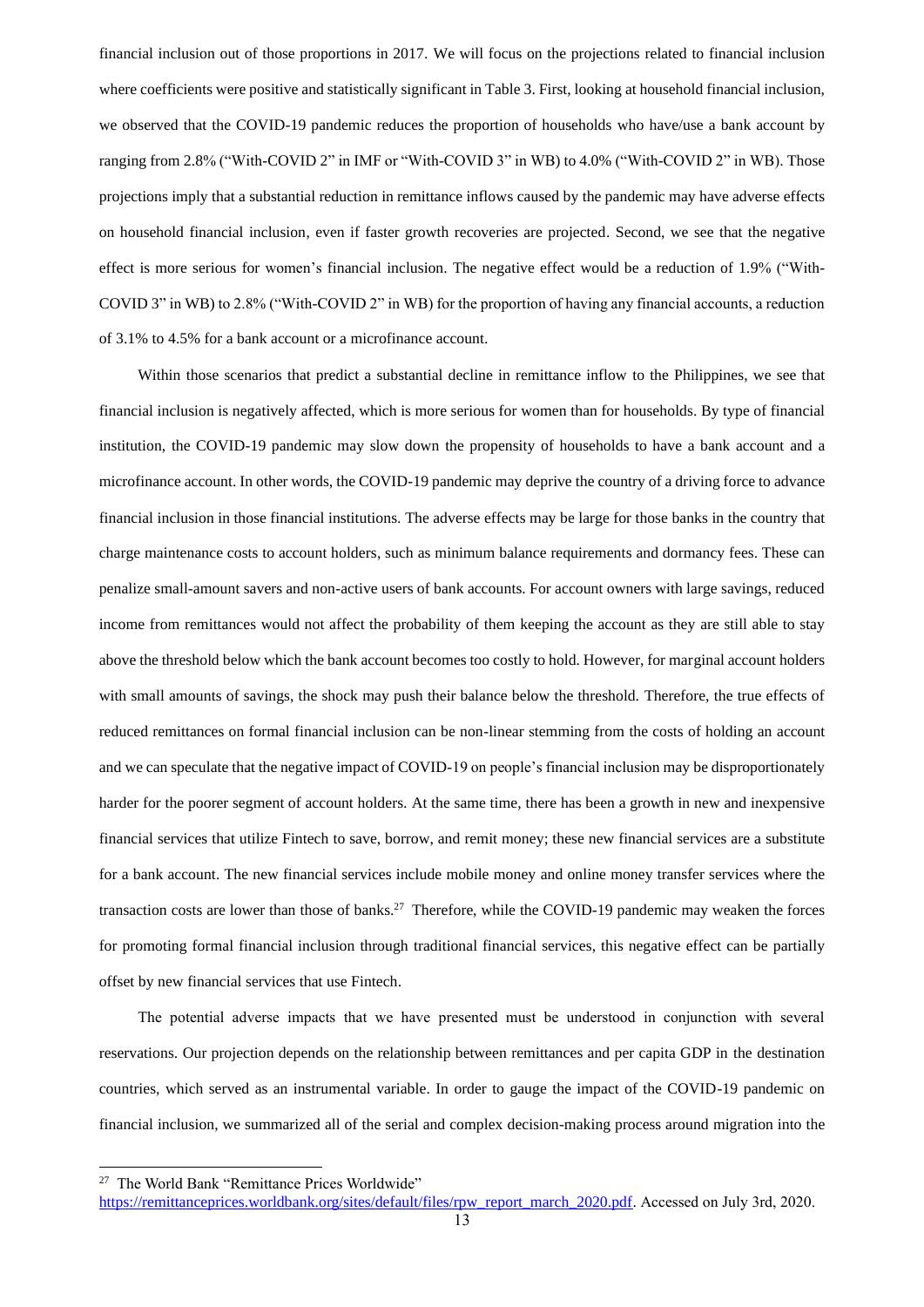receipt of remittances and all aspects of the virus outbreak in relation to international remittances within a change in per capita GDP; this may call for a more nuanced approach to international restrictions on travels and remittance transactions. Disentangling the effect of the COVID-19 pandemic on these different steps in the migration process and the effect of the COVID-19 on each process is no doubt an important agenda for future research. Moreover, we use household data from remittance-dependent regions in the Philippines prior to the outbreak, which does not represent the national average. While our sample is representative in respect of the particular municipalities, it should be noted that our sample is taken from remittance-dependent areas. Nonetheless, we find that respondents in our sample are comparable to the 2018 National Migration Survey (NMS) of the Philippines (PSA and UPPI 2019) and that the individuals in our sample are slightly older and the proportion of college attendees or graduates is higher.

#### **6. Conclusion**

This paper explored the potential impacts of the COVID-19 outbreak on financial inclusion. The pandemic is detrimental to remittance flow to developing countries, which is considered as a driving force in the promotion of financial inclusion. We confirm that remittances are associated with financial inclusion, especially for women. Our study shows that a substantial decline in remittances as a result of the COVID-19 pandemic will have adverse effects on financial inclusion in the Philippines and in particular for women.

To our knowledge, there has been little research utilizing microdata to determine how the COVID-19 pandemic will affect household financial inclusion. Future research should use the actual data in migrant-sending countries after the COVID-19 outbreak to quantify the adverse effects on household financial inclusion. The literature on remittances and financial inclusion using household data is not vast. While it is not easy to conduct a survey during the pandemic, together with our projection, this line of research will be very informative for future policy responses.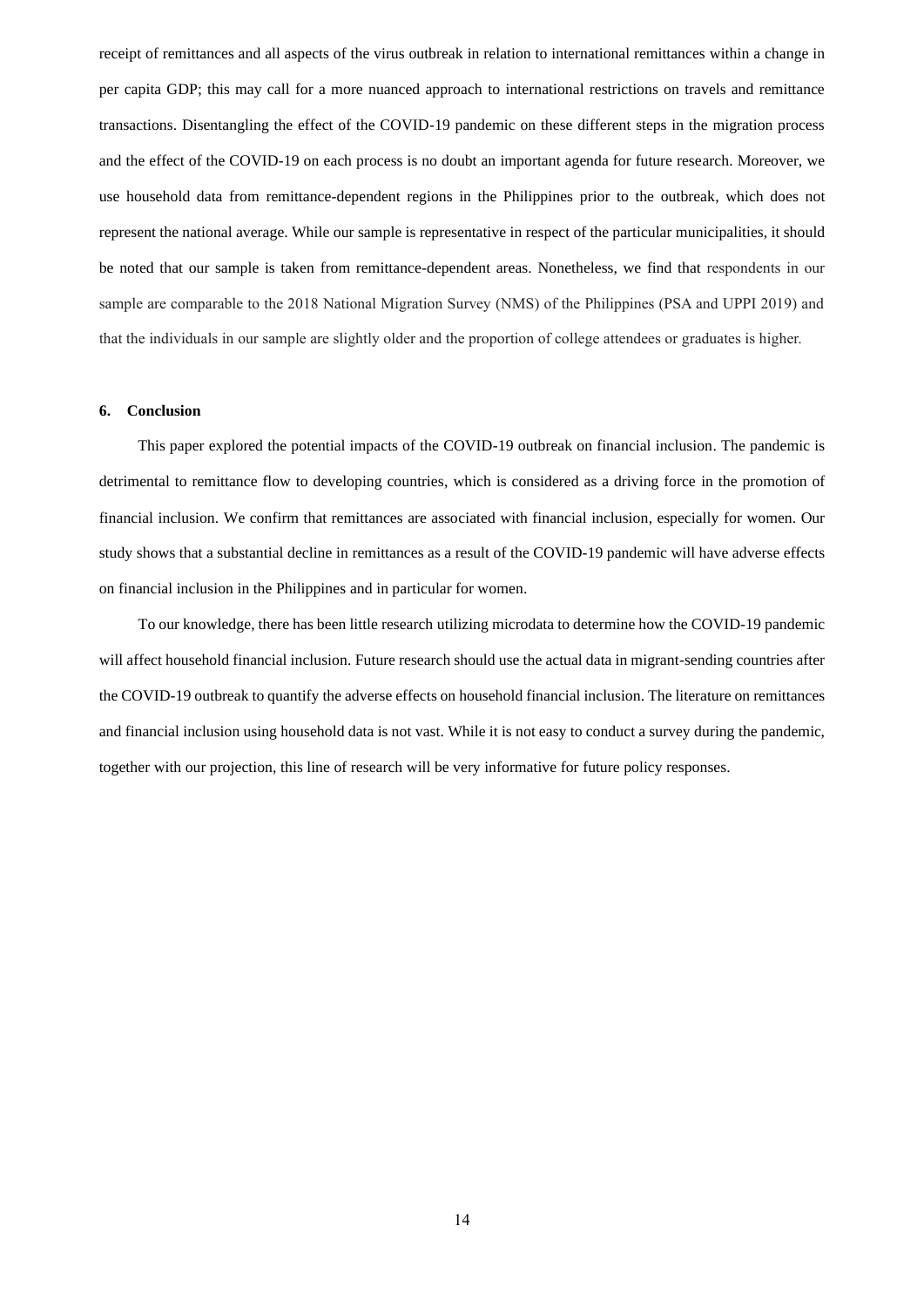#### **References**

- Aga, G. A. and Peria, M. M. (2014). International Remittances and Financial Inclusion in Sub-Saharan Africa. *Policy Research Working Paper* 6991, World Bank.
- Aggarwal, R., Demirgüç-Kunt, A. and Peria, M. M. (2011). Do remittances promote financial development? *Journal of Development Economics,* 96(2), 255-264.
- Amrosius, C. and Cuecuecha, A. (2013). Are Remittances substitute for credit? Carrying the financial burden of health shocks in national and transnational households. *World Development*, 46, 143-152.
- Amrosius, C. and Cuecuecha, A. (2016). Remittances and the Use of Formal and Informal Financial Services. *World Development*, 77, 80-98.
- Anzoategui, Diego, Demirgüç-Kunt, A. and Peria, M. M. (2014). Remittances and Financial Inclusion: Evidence from El Salvador. *World Development*, 54, 338-349.
- Brown, R., Carmignani, F. and Fayad, G. (2013). Migrants' Remittances and Financial Development: Macro- and Micro-Level Evidence of a Perverse Relationship. *The World Economy*, 36(5), 636-660.
- Commission on Filipinos Overseas, Department of Foreign Affairs, and Philippine Overseas Employment Administration. (2013). Stock Estimate of Overseas Filipinos*.* [https://cfo.gov.ph/yearly-stock-estimation-of](https://cfo.gov.ph/yearly-stock-estimation-of-overseas-filipinos.)[overseas-filipinos.](https://cfo.gov.ph/yearly-stock-estimation-of-overseas-filipinos.) Accessed on July 3rd, 2020.
- Demirgüç-Kunt, A., Córdova, E., Pería, M. M. and Woodruff, C. (2011). Remittances and Banking Sector Breadth and Depth: Evidence from Mexico. *Journal of Development Economics*, 95(2), 229-241.
- Demirgüç-Kunt, A., Klapper, L. and Singer, D. (2017). Financial Inclusion and Inclusive Growth: A Review of Recent Empirical Evidence. *Policy Research Working Paper* 8040, World Bank, Washington, DC.
- Inoue, T. and Hamori, S. (2016). Do Workers' Remittances Promote Access to Finance? Evidence from Asia-Pacific Developing Countries. *Emerging Markets Finance and Trade,* 52(3), 765-774.
- International Monetary Fund (IMF). (2019). *World Economic Outlook, October 2019 Global Manufacturing Downturn, Rising Trade Barriers.* [https://www.imf.org/en/Publications/WEO/Issues/2019/10/01/world](https://www.imf.org/en/Publications/WEO/Issues/2019/10/01/world-economic-outlook-october-2019)[economic-outlook-october-2019.](https://www.imf.org/en/Publications/WEO/Issues/2019/10/01/world-economic-outlook-october-2019) Accessed on July 3rd, 2020.
- International Monetary Fund (IMF). (2020). *World Economic Outlook, April 2020: The Great Lockdown.*  [https://www.imf.org/en/Publications/WEO/Issues/2020/04/14/weo-april-2020.](https://www.imf.org/en/Publications/WEO/Issues/2020/04/14/weo-april-2020) Accessed on July 3rd, 2020.
- International Organization for Migration (IOM). (2020). COVID-19 Analytical Snapshot #16: International Remittances. [https://www.iom.int/sites/default/files/documents/covid-19\\_analytical\\_snapshot\\_16\\_](https://www.iom.int/sites/default/files/documents/covid-19_analytical_snapshot_16_-_international_remittances.pdf) international remittances.pdf. Accessed on July 3rd, 2020.
- Karlan, D., Kendall, J. Mann, R., Pande, R., Suri, T. and Zinman, J. (2016). Research and Impacts of Digital Financial Services. *NBER Working Paper* no. 22633.
- Klapper, L., El-Zoghbi, M. and Hess, J. (2016). Achieving the Sustainable Development Goals: The Role of Financial Inclusion. CGAP.
- Naceur, S., Chami, R. and Trabelsi, M. (2020). Do Remittances Enhance Financial Inclusion in LMICs and in Fragile States? *IMF Working Paper* WP/20/66*.*
- Philippine Statistics Authority. (2017). Survey on Overseas Filipinos 2016: A Report on the Overseas Filipino Workers*.* [https://psa.gov.ph/sites/default/files/2016%20Survey%20on%20Overseas%20Filipinos.pdf.](https://psa.gov.ph/sites/default/files/2016%20Survey%20on%20Overseas%20Filipinos.pdf) Accessed on July 3rd, 2020.
- Tu, C. A., Phi, N. T. M., Tuan, L. Q., Yoshino, N., Sarker, T. and Taghizadeh-Hesary, F. (2019). Remittance Inflows, Financial Inclusion, and Economic Development: An Empirical Analysis of the World Sample. *ADBI Working*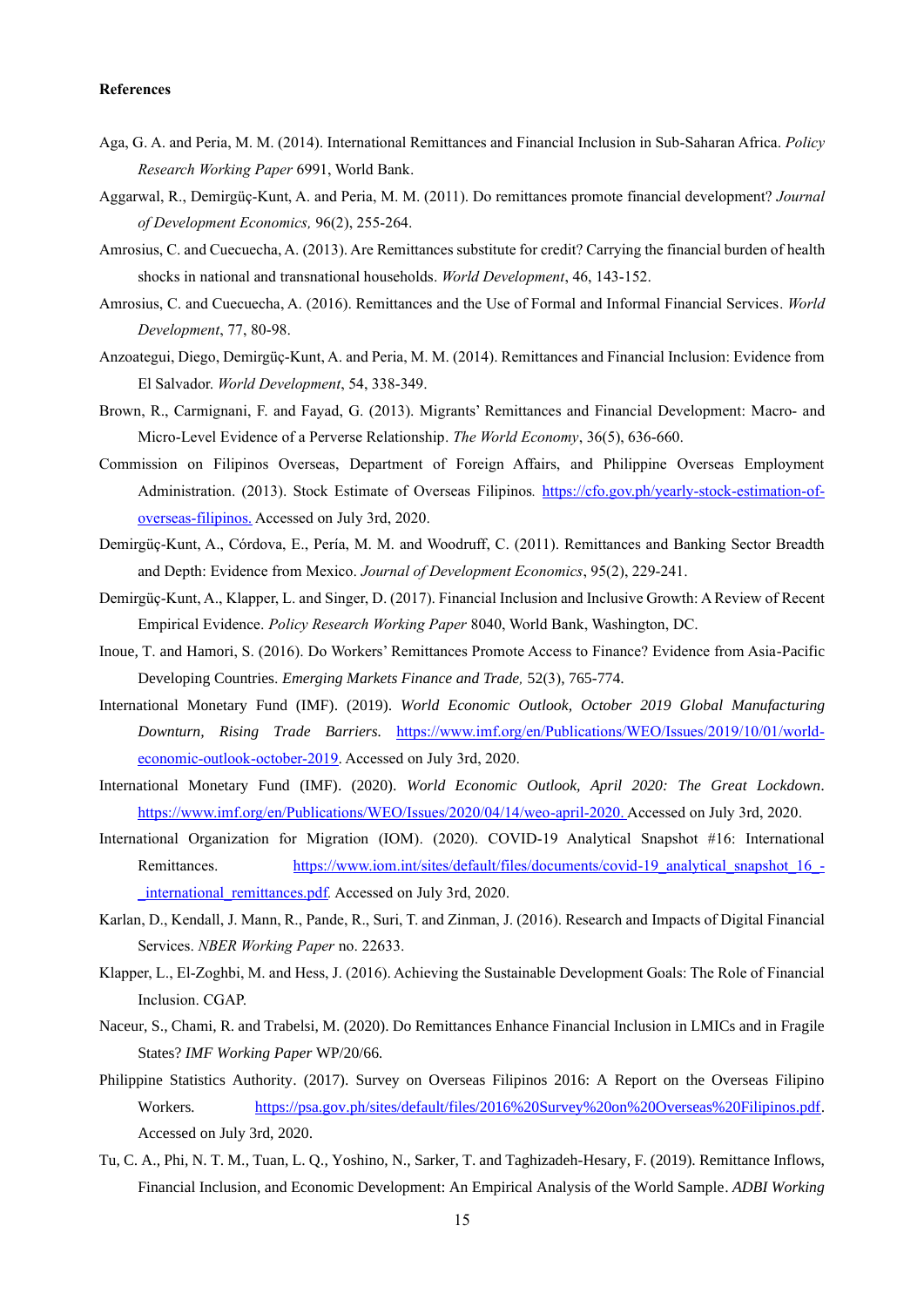*Paper Series* # 1000, Asian Development Bank Institute.

- World Bank. (2020a). Remittances in times of the coronavirus-keep them flowing. [https://blogs.worldbank.org/psd/remittances-times-coronavirus-keep-them-flowing.](https://blogs.worldbank.org/psd/remittances-times-coronavirus-keep-them-flowing) Accessed on July 3rd, 2020.
- World Bank. (2020b). Remittances Data. Retrieved from [https://www.knomad.org/data/remittances.](https://www.knomad.org/data/remittances) Accessed on July 3rd, 2020.
- Yamada, E., Sioson, E. P., Murakami, E. and Murata, A. (2019). No women left excluded from Financial Services. In H. Kharas, J. W. McArthur, and I. Ohno (Eds.), *Leave No One Behind: Time for Specifics on the Sustainable Development Goals* (Chapter 8), Brookings Institution Press
- Yang, D. (2008). International Migrations, Remittances and Household Investment: Evidence from Philippine Migrants' Exchange Rate Shocks. *Economic Journal,* 118 (April), 591–630.
- Yang, D. (2011). Migrant Remittances. *Journal of Economic Perspectives,* 25(3), 129–152.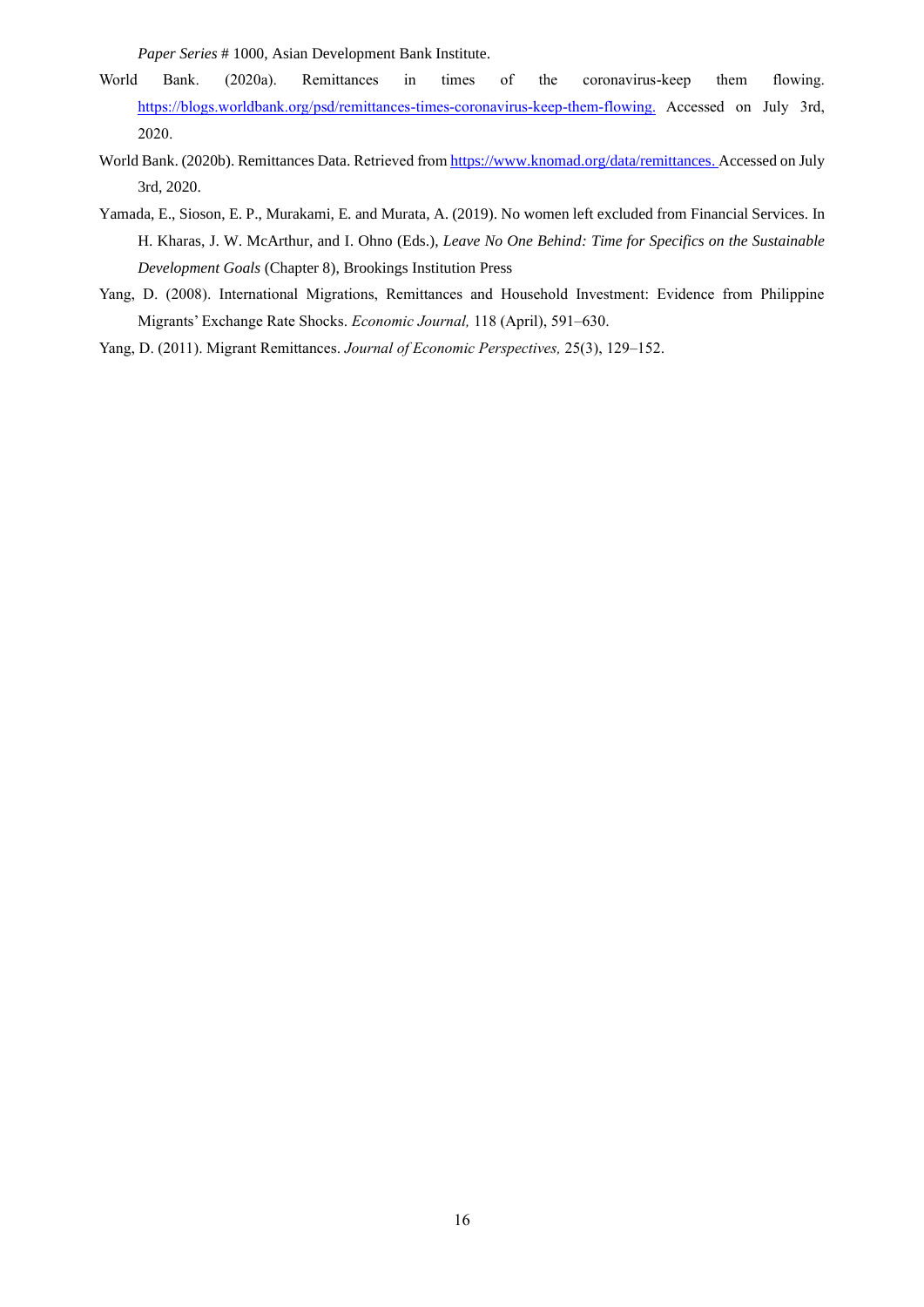#### **Figure 1 Financial inclusion in households with and without remittances**

#### (1) Household financial inclusion



## (2) Women's financial inclusion



(Note) Authors' calculation. Panel (1) shows proportions of households where at least one member holds or uses any or each of financial account types (bank, cooperative or microfinance) and which avails itself of loans (formal, family and informal). Panel (2) shows the same proportions of households whose at least one female member holds or uses any or each of financial account and which avails loans.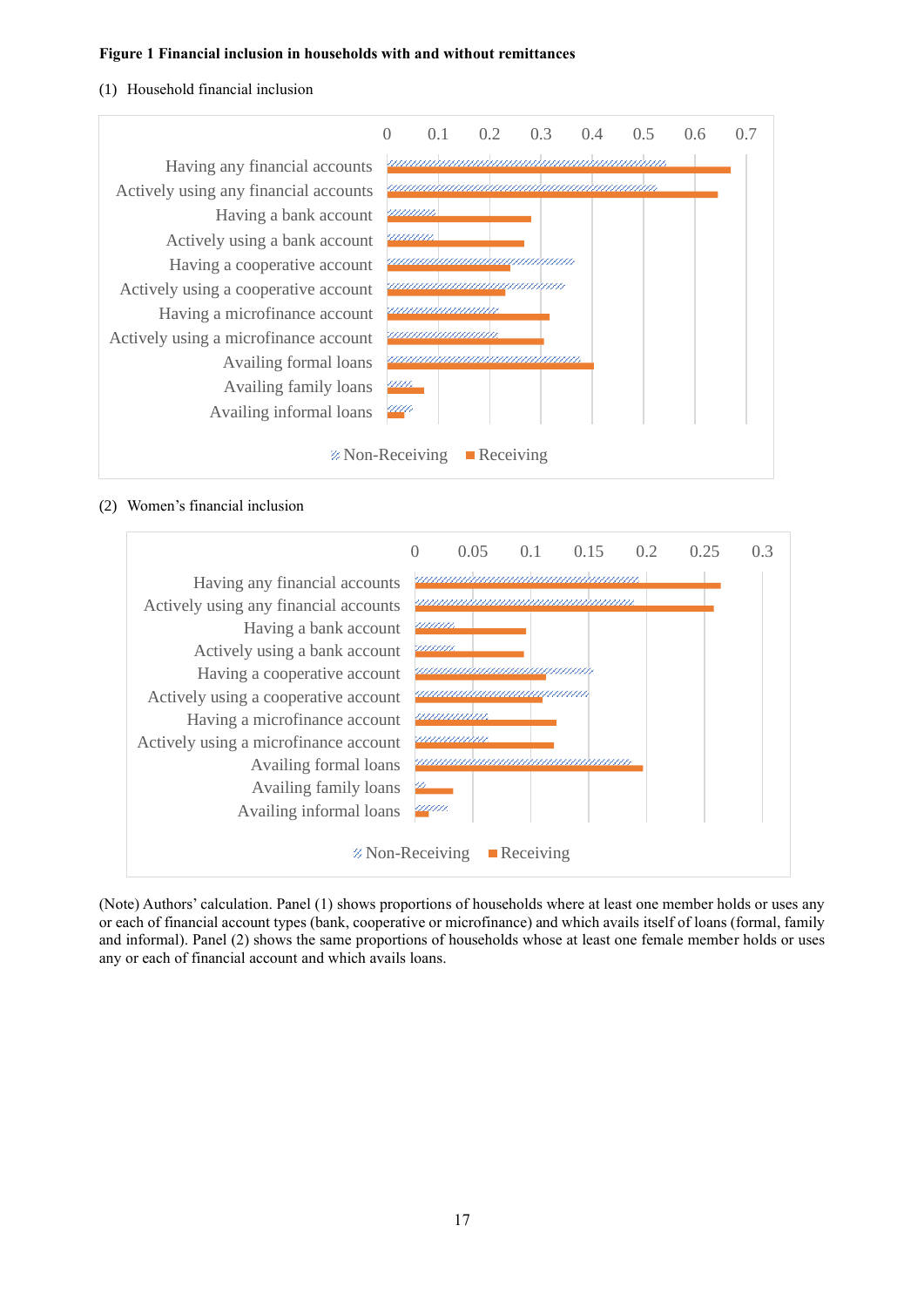# **Table 1 Summary statistics**

|                                       | (1)       | (2)    | (3)   | (4)              | (5)          |
|---------------------------------------|-----------|--------|-------|------------------|--------------|
| <b>VARIABLES</b>                      | ${\bf N}$ | mean   | S.D   | min              | max          |
|                                       |           |        |       |                  |              |
| Household financial inclusion         |           |        |       |                  |              |
| Having any financial accounts         | 1,440     | 0.565  | 0.496 | $\boldsymbol{0}$ | 1            |
| Actively using financial accounts     | 1,440     | 0.543  | 0.498 | $\mathbf{0}$     | 1            |
| Having a bank account                 | 1,440     | 0.206  | 0.404 | $\boldsymbol{0}$ | 1            |
| Actively using a bank account         | 1,440     | 0.193  | 0.395 | $\boldsymbol{0}$ | $\mathbf{1}$ |
| Having a cooperative account          | 1,440     | 0.248  | 0.432 | $\boldsymbol{0}$ | $\mathbf{1}$ |
| Actively using a cooperative account  | 1,440     | 0.228  | 0.420 | $\boldsymbol{0}$ | $\mathbf{1}$ |
| Having a microfinance account         | 1,440     | 0.283  | 0.450 | $\boldsymbol{0}$ | $\mathbf{1}$ |
| Actively using a microfinance account | 1,440     | 0.278  | 0.448 | $\boldsymbol{0}$ | $\mathbf{1}$ |
| Financial inclusion of Women          |           |        |       |                  |              |
| Having any financial accounts         | 1,440     | 0.205  | 0.404 | $\boldsymbol{0}$ | 1            |
| Actively using any financial account  | 1,440     | 0.198  | 0.399 | $\boldsymbol{0}$ | $\mathbf{1}$ |
| Having a bank account                 | 1,440     | 0.0861 | 0.281 | $\boldsymbol{0}$ | 1            |
| Actively using a bank account         | 1,440     | 0.0840 | 0.278 | $\boldsymbol{0}$ | $\mathbf{1}$ |
| Having a cooperative account          | 1,440     | 0.103  | 0.304 | $\boldsymbol{0}$ | 1            |
| Actively using a cooperative account  | 1,440     | 0.0951 | 0.294 | $\boldsymbol{0}$ | $\mathbf{1}$ |
| Having a microfinance account         | 1,440     | 0.0840 | 0.278 | $\boldsymbol{0}$ | $\mathbf{1}$ |
| Actively using a microfinance account | 1,440     | 0.0833 | 0.276 | $\boldsymbol{0}$ | $\mathbf{1}$ |
| Household loans                       |           |        |       |                  |              |
| Formal loans                          | 1,440     | 0.331  | 0.471 | $\boldsymbol{0}$ | $\mathbf{1}$ |
| Family loans                          | 1,440     | 0.0708 | 0.257 | $\boldsymbol{0}$ | $\mathbf{1}$ |
| Informal loans                        | 1,440     | 0.0361 | 0.187 | $\boldsymbol{0}$ | $\mathbf{1}$ |
| Loans to women                        |           |        |       |                  |              |
| Formal loans                          | 1,440     | 0.140  | 0.347 | $\boldsymbol{0}$ | $\mathbf{1}$ |
| Family loans                          | 1,440     | 0.0229 | 0.150 | $\boldsymbol{0}$ | 1            |
| Informal loans                        | 1,440     | 0.0104 | 0.102 | $\boldsymbol{0}$ | $\mathbf{1}$ |
|                                       |           |        |       |                  |              |
| Destination per capita GDP (*)        | 1,544     | 8.637  | 0.777 | 7.979            | 10.62        |
|                                       |           |        |       |                  |              |
| Receive Remittances (dummy)           | 1,544     | 0.491  | 0.500 | $\boldsymbol{0}$ | 1            |
| Remittance Income (log)               | 1,544     | 3.404  | 3.596 | $\boldsymbol{0}$ | 10.82        |
| Head's age                            | 1,420     | 51.95  | 13.90 | $20\,$           | 95           |
| Square of head's age                  | 1,420     | 2,892  | 1,481 | 400              | 9,025        |
| HH size including overseas members    | 1,420     | 4.938  | 2.138 | 1                | 15           |
| Secondary or above education          | 1,544     | 0.548  | 0.498 | $\boldsymbol{0}$ | $\mathbf{1}$ |
| Non-agricultural Occupation           | 1,544     | 0.176  | 0.381 | $\boldsymbol{0}$ | 1            |
| Unemployment and business failure     | 1,544     | 0.179  | 0.383 | $\boldsymbol{0}$ | 1            |
| Illness, accident, and disasters      | 1,544     | 0.159  | 0.366 | $\boldsymbol{0}$ | $\mathbf{1}$ |
| Crop failure                          | 1,544     | 0.213  | 0.410 | $\boldsymbol{0}$ | 1            |
| Family Separation                     | 1,544     | 0.116  | 0.320 | $\boldsymbol{0}$ | $\mathbf{1}$ |

(Note) Authors' calculation. (\*) refers to a weighted average of all destinations including the Philippines in logarithm.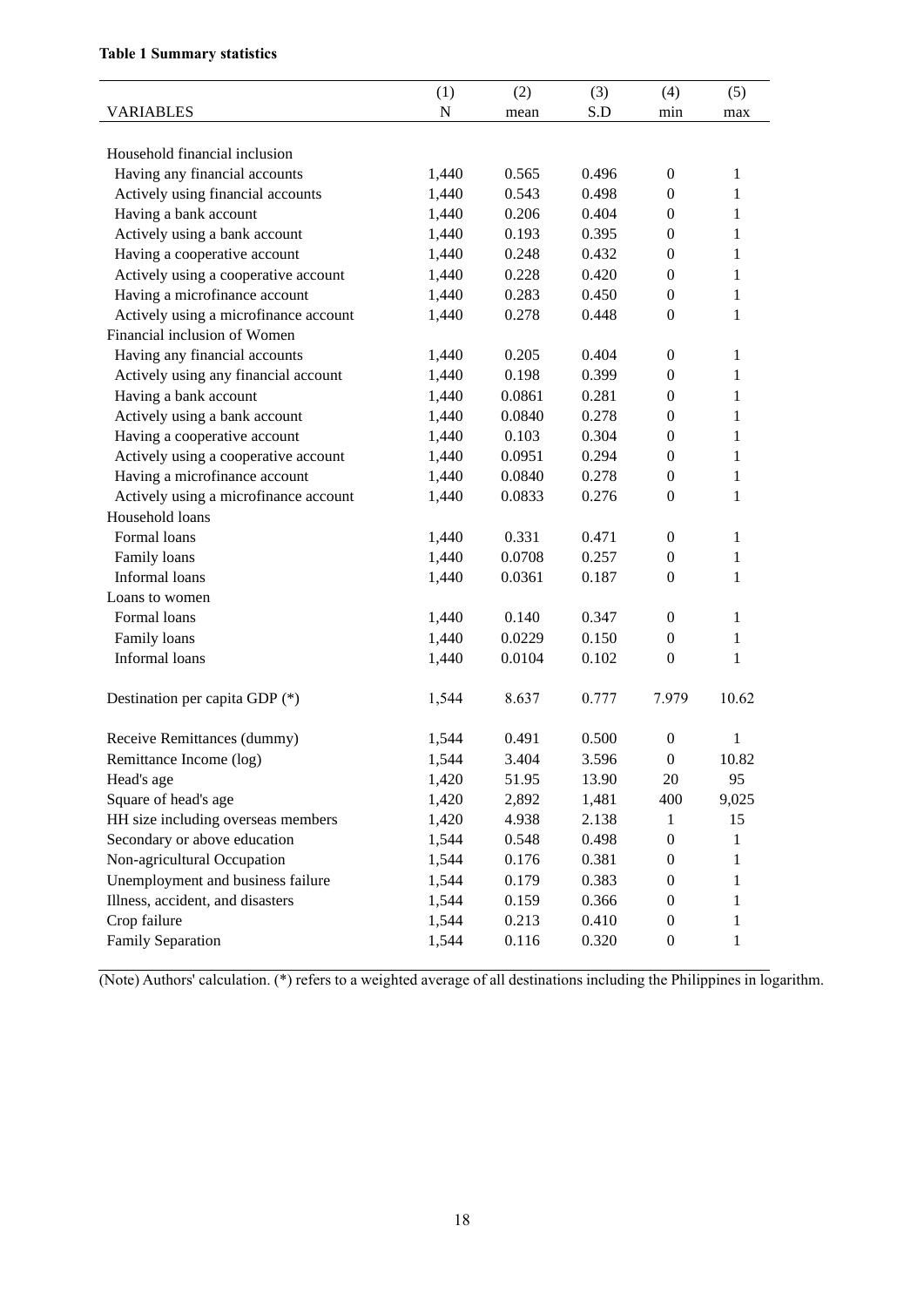# **Table 2 Estimation results (2SLS; Dummy for remittances)**

(1) Household financial inclusion

|                                    | <b>First Stage</b> | Second Stage  |              |              |              |               |              |              |              |  |
|------------------------------------|--------------------|---------------|--------------|--------------|--------------|---------------|--------------|--------------|--------------|--|
|                                    |                    | (1)           | (2)          | (3)          | (4)          | (5)           | (6)          | (7)          | (8)          |  |
|                                    | Receive            | Having any    | Using any    | Having a     | Using a      | Having a      | Using a      | Having a     | Using a      |  |
|                                    | remittances        | financial     | financial    | bank         | bank         | cooperative   | cooperative  | microfinan   | microfinance |  |
| <b>VARIABLES</b>                   | (dummy)            | accounts      | accounts     | account      | account      | account       | account      | ce account   | account      |  |
| Destination per capita GDP         | $0.482***$         |               |              |              |              |               |              |              |              |  |
|                                    | (0.0191)           |               |              |              |              |               |              |              |              |  |
| Receive remittances (dummy)        |                    | 0.0697        | 0.0449       | $0.213***$   | $0.207***$   | 0.0329        | 0.0109       | $-0.0387$    | $-0.0398$    |  |
|                                    |                    | (0.0584)      | (0.0568)     | (0.0507)     | (0.0495)     | (0.0394)      | (0.0364)     | (0.0549)     | (0.0547)     |  |
| Head's age                         | $-0.0162**$        | $0.0281*$     | $0.0276*$    | 0.00301      | 0.00393      | $0.0298*$     | 0.0272       | 0.0133       | 0.0143       |  |
|                                    | (0.00647)          | (0.0171)      | (0.0164)     | (0.00883)    | (0.00861)    | (0.0173)      | (0.0170)     | (0.00978)    | (0.00953)    |  |
| Square of head's age               | $0.000178***$      | $-0.000318**$ | $-0.000295*$ | $-2.60e-05$  | $-3.31e-05$  | $-0.000318**$ | $-0.000277*$ | $-0.000138$  | $-0.000145*$ |  |
|                                    | $(6.04e-05)$       | (0.000161)    | (0.000153)   | $(8.15e-05)$ | $(7.90e-05)$ | (0.000162)    | (0.000157)   | $(8.80e-05)$ | $(8.60e-05)$ |  |
| HH size including overseas members | 0.00978            | $-0.000218$   | 0.0100       | $-0.00946$   | $-0.00931$   | $-0.00425$    | 0.00558      | 0.0179       | 0.0178       |  |
|                                    | (0.00691)          | (0.0157)      | (0.0154)     | (0.00997)    | (0.00968)    | (0.0140)      | (0.0136)     | (0.0127)     | (0.0126)     |  |
| Secondary or above education       | $0.0568*$          | 0.0868        | $0.104*$     | $0.142***$   | $0.148***$   | $-0.0236$     | $-0.0139$    | $-0.0605$    | $-0.0578$    |  |
|                                    | (0.0321)           | (0.0592)      | (0.0581)     | (0.0404)     | (0.0401)     | (0.0505)      | (0.0487)     | (0.0745)     | (0.0742)     |  |
| Non-agricultural Occupation        | 0.0105             | $0.128*$      | $0.141**$    | $0.138**$    | $0.134**$    | 0.0497        | 0.0562       | 0.0754       | 0.0770       |  |
|                                    | (0.0417)           | (0.0682)      | (0.0685)     | (0.0593)     | (0.0586)     | (0.0700)      | (0.0700)     | (0.0839)     | (0.0837)     |  |
| Unemployment and business failure  | $-0.0285$          | $-0.180***$   | $-0.195***$  | $-0.0963*$   | $-0.0843*$   | $-0.127*$     | $-0.145*$    | 0.0100       | 0.0138       |  |
|                                    | (0.0314)           | (0.0688)      | (0.0700)     | (0.0497)     | (0.0487)     | (0.0748)      | (0.0766)     | (0.0527)     | (0.0518)     |  |
| Illness, accidents, and disasters  | 0.0677             | 0.00767       | 0.0216       | $-0.0925**$  | $-0.0920**$  | $-0.0364$     | $-0.0254$    | 0.0903       | 0.0941       |  |
|                                    | (0.0560)           | (0.0673)      | (0.0712)     | (0.0427)     | (0.0424)     | (0.0751)      | (0.0781)     | (0.0732)     | (0.0726)     |  |
| Crop failure                       | $-0.000394$        | $0.112*$      | $0.104*$     | $-0.0308$    | $-0.0267$    | 0.0630        | 0.0556       | 0.0303       | 0.0322       |  |
|                                    | (0.0215)           | (0.0609)      | (0.0623)     | (0.0552)     | (0.0554)     | (0.0636)      | (0.0652)     | (0.0830)     | (0.0825)     |  |
| Family separation                  | $-0.0230$          | $0.187**$     | $0.138*$     | $-0.0109$    | $-0.0132$    | $0.174**$     | 0.123        | $-0.00715$   | $-0.00542$   |  |
|                                    | (0.0360)           | (0.0738)      | (0.0812)     | (0.0397)     | (0.0392)     | (0.0767)      | (0.0860)     | (0.0596)     | (0.0594)     |  |
| Constant                           | $-3.352***$        | $-0.288$      | $-0.371$     | 0.0820       | 0.0481       | $-0.628$      | $-0.646$     | $-0.0311$    | $-0.0623$    |  |
|                                    | (0.263)            | (0.426)       | (0.412)      | (0.254)      | (0.250)      | (0.417)       | (0.414)      | (0.255)      | (0.248)      |  |
| <b>Observations</b>                | 1,420              | 1,420         | 1,420        | 1,420        | 1,420        | 1,420         | 1,420        | 1,420        | 1,420        |  |
| R-squared                          | 0.501              | 0.312         | 0.304        | 0.175        | 0.169        | 0.394         | 0.380        | 0.235        | 0.238        |  |

(Note) Cluster-robust standard errors at the household level in parentheses.\*\*\* p<0.01, \*\* p<0.05, \* p<0.1. F-test statistic for weak IV is 732.11 with p-value of 0.00.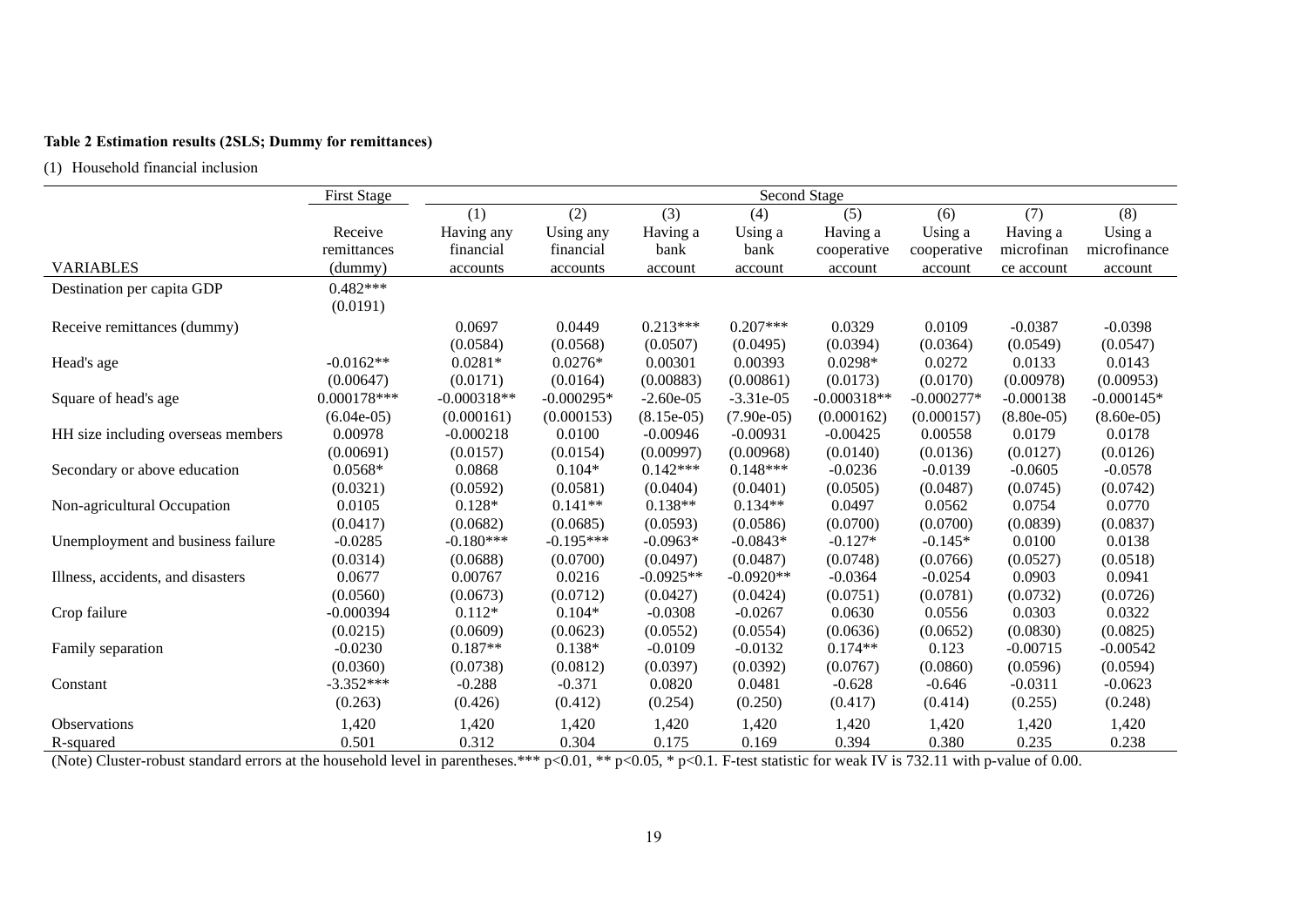# (2) Women's financial inclusion

|                                    | Second Stage |            |              |              |             |             |              |              |  |  |
|------------------------------------|--------------|------------|--------------|--------------|-------------|-------------|--------------|--------------|--|--|
|                                    | (1)          | (2)        | (3)          | (4)          | (5)         | (6)         | (7)          | (8)          |  |  |
|                                    | Having       |            |              |              |             |             |              |              |  |  |
|                                    | any          | Using any  | Having a     | Using a      | Having a    | Using a     | Having a     | Using a      |  |  |
|                                    | financial    | financial  | bank         | bank         | cooperative | cooperative | microfinance | microfinance |  |  |
| <b>VARIABLES</b>                   | accounts     | accounts   | account      | account      | account     | account     | account      | account      |  |  |
| Receive remittances (dummy)        | $0.106**$    | $0.106**$  | $0.0777**$   | $0.0755**$   | 0.000147    | $-0.00333$  | $0.0885**$   | $0.0890**$   |  |  |
|                                    | (0.0458)     | (0.0457)   | (0.0319)     | (0.0317)     | (0.0224)    | (0.0219)    | (0.0370)     | (0.0370)     |  |  |
| Head's age                         | $-0.00197$   | $-0.00298$ | $-0.000563$  | 0.000155     | 0.000961    | $-0.000743$ | 0.00392      | 0.00355      |  |  |
|                                    | (0.0131)     | (0.0130)   | (0.00451)    | (0.00430)    | (0.0126)    | (0.0125)    | (0.00580)    | (0.00580)    |  |  |
| Square of head's age               | 3.67e-05     | 4.58e-05   | 1.40e-05     | 6.34e-06     | $-3.14e-06$ | 1.41e-05    | $-3.37e-05$  | $-3.05e-05$  |  |  |
|                                    | (0.000121)   | (0.000119) | $(4.39e-05)$ | $(4.16e-05)$ | (0.000114)  | (0.000114)  | $(5.57e-05)$ | $(5.57e-05)$ |  |  |
| HH size including overseas members | 0.0170       | $0.0185*$  | 0.00530      | 0.00466      | $0.0137*$   | $0.0153*$   | 0.00596      | 0.00648      |  |  |
|                                    | (0.0109)     | (0.0108)   | (0.00610)    | (0.00605)    | (0.00819)   | (0.00813)   | (0.00809)    | (0.00807)    |  |  |
| Secondary or above education       | 0.0492       | 0.0429     | $0.0636**$   | $0.0648**$   | 0.0133      | 0.00884     | $-0.0591$    | $-0.0607$    |  |  |
|                                    | (0.0496)     | (0.0492)   | (0.0277)     | (0.0277)     | (0.0439)    | (0.0434)    | (0.0427)     | (0.0428)     |  |  |
| Non-agricultural Occupation        | $0.237***$   | $0.240***$ | 0.0600       | 0.0601       | $0.212***$  | $0.218***$  | 0.102        | 0.101        |  |  |
|                                    | (0.0919)     | (0.0916)   | (0.0495)     | (0.0495)     | (0.0799)    | (0.0797)    | (0.0816)     | (0.0817)     |  |  |
| Unemployment and business failure  | $-0.0773$    | $-0.0764$  | 0.0186       | 0.0195       | $-0.148***$ | $-0.144***$ | 0.0184       | 0.0158       |  |  |
|                                    | (0.0612)     | (0.0613)   | (0.0219)     | (0.0219)     | (0.0554)    | (0.0556)    | (0.0431)     | (0.0431)     |  |  |
| Illness, accidents, and disasters  | $-0.0903$    | $-0.0820$  | $-0.0106$    | $-0.00935$   | $-0.149**$  | $-0.139**$  | 0.0368       | 0.0369       |  |  |
|                                    | (0.0633)     | (0.0629)   | (0.0165)     | (0.0165)     | (0.0611)    | (0.0613)    | (0.0444)     | (0.0446)     |  |  |
| Crop failure                       | 0.0873       | 0.0915     | 0.0445       | 0.0456       | 0.0197      | 0.0231      | 0.0101       | 0.0109       |  |  |
|                                    | (0.0712)     | (0.0705)   | (0.0410)     | (0.0410)     | (0.0636)    | (0.0631)    | (0.0642)     | (0.0643)     |  |  |
| Family separation                  | 0.112        | 0.117      | $-0.0175$    | $-0.0178$    | 0.123       | 0.129       | $-0.0664$    | $-0.0658$    |  |  |
|                                    | (0.0874)     | (0.0866)   | (0.0261)     | (0.0261)     | (0.0824)    | (0.0817)    | (0.0453)     | (0.0454)     |  |  |
| Constant                           | 0.0157       | 0.0357     | 0.0832       | 0.0716       | $-0.189$    | $-0.159$    | $-0.0175$    | $-0.00813$   |  |  |
|                                    | (0.362)      | (0.360)    | (0.173)      | (0.171)      | (0.335)     | (0.334)     | (0.179)      | (0.179)      |  |  |
| Observations                       | 1,420        | 1,420      | 1,420        | 1,420        | 1,420       | 1,420       | 1,420        | 1,420        |  |  |
| R-squared                          | 0.260        | 0.267      | 0.119        | 0.119        | 0.328       | 0.340       | 0.136        | 0.134        |  |  |

(Note) Cluster-robust standard errors at the household level in parentheses. \*\*\*  $p<0.01$ , \*\*  $p<0.05$ , \*  $p<0.1$ .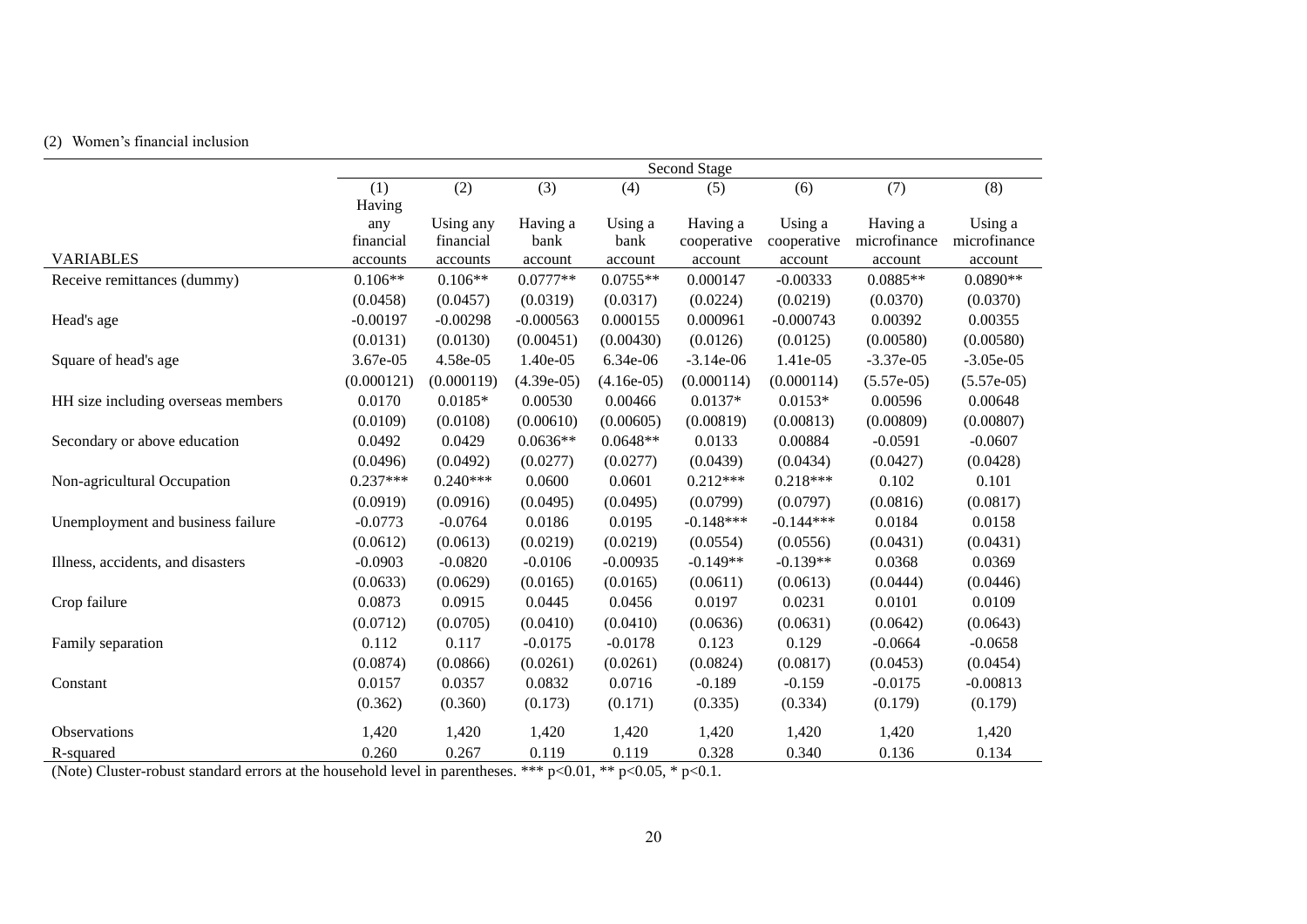## (3) Loans

|                                    | <b>Second Stage</b> |              |              |             |              |              |  |  |  |
|------------------------------------|---------------------|--------------|--------------|-------------|--------------|--------------|--|--|--|
|                                    | (1)                 | (2)          | (3)          | (4)         | (5)          | (6)          |  |  |  |
|                                    |                     |              |              | Availing    | Availing     | Availing     |  |  |  |
|                                    |                     | Availing     | Availing     | family      | formal       | informal     |  |  |  |
|                                    | Availing            | formal       | informal     | loans       | loans        | loans        |  |  |  |
| <b>VARIABLES</b>                   | family loans        | loans        | loans        | (female)    | (female)     | (female)     |  |  |  |
| Receive remittances (dummy)        | $-0.0531$           | $-0.0145$    | 0.00112      | 0.00211     | $-0.00612$   | $-0.0114$    |  |  |  |
|                                    | (0.0519)            | (0.0291)     | (0.0222)     | (0.0383)    | (0.0173)     | (0.00942)    |  |  |  |
| Head's age                         | $0.0262*$           | 0.00636      | 0.000772     | 0.00973     | $-0.00210$   | $-0.00140$   |  |  |  |
|                                    | (0.0148)            | (0.00659)    | (0.00262)    | (0.0125)    | (0.00185)    | (0.00104)    |  |  |  |
| Square of head's age               | $-0.000306**$       | $-6.57e-05$  | $-2.53e-06$  | $-8.21e-05$ | 2.42e-05     | 1.81e-05     |  |  |  |
|                                    | (0.000139)          | $(6.57e-05)$ | $(2.90e-05)$ | (0.000115)  | $(1.95e-05)$ | $(1.24e-05)$ |  |  |  |
| HH size including overseas members | 0.0152              | $-0.00747$   | $-0.000373$  | $0.0260**$  | $-0.000998$  | 0.000900     |  |  |  |
|                                    | (0.0141)            | (0.00473)    | (0.00306)    | (0.0126)    | (0.00174)    | (0.00106)    |  |  |  |
| Secondary or above education       | 0.0273              | 0.00511      | $-0.00510$   | 0.0623      | $-0.00105$   | 0.00287      |  |  |  |
|                                    | (0.0523)            | (0.0214)     | (0.0199)     | (0.0465)    | (0.00727)    | (0.00558)    |  |  |  |
| Non-agricultural Occupation        | 0.110               | $-0.0442$    | $-0.0137$    | $0.190**$   | 0.00337      | 0.0118       |  |  |  |
|                                    | (0.0884)            | (0.0427)     | (0.0112)     | (0.0950)    | (0.00578)    | (0.00726)    |  |  |  |
| Unemployment and business failure  | $-0.0232$           | 0.0151       | 0.00714      | $-0.0467$   | 0.00742      | 0.00103      |  |  |  |
|                                    | (0.0703)            | (0.0186)     | (0.0167)     | (0.0598)    | (0.0143)     | (0.00819)    |  |  |  |
| Illness, accidents, and disasters  | $-0.0306$           | 0.00815      | 0.0109       | $-0.0983$   | 0.00250      | $-0.00269$   |  |  |  |
|                                    | (0.0861)            | (0.0232)     | (0.0182)     | (0.0652)    | (0.0104)     | (0.00287)    |  |  |  |
| Crop failure                       | $0.217***$          | 0.0491       | 0.00752      | 0.0992      | 0.0177       | $-0.000585$  |  |  |  |
|                                    | (0.0765)            | (0.0318)     | (0.0140)     | (0.0641)    | (0.0161)     | (0.00597)    |  |  |  |
| Family separation                  | $-0.00775$          | $-0.00553$   | 0.00280      | 0.0922      | 0.0265       | 0.00672      |  |  |  |
|                                    | (0.122)             | (0.0348)     | (0.0209)     | (0.0939)    | (0.0175)     | (0.00419)    |  |  |  |
| Constant                           | $-0.403$            | 0.101        | $-0.0149$    | $-0.424$    | 0.141        | 0.0158       |  |  |  |
|                                    | (0.394)             | (0.158)      | (0.0585)     | (0.349)     | (0.0936)     | (0.0193)     |  |  |  |
| <b>Observations</b>                | 1,420               | 1,420        | 1,420        | 1,420       | 1,420        | 1,420        |  |  |  |
| R-squared                          | 0.234               | 0.153        | 0.454        | 0.273       | 0.118        | 0.796        |  |  |  |

(Note) Cluster-robust standard errors at the household level in parentheses. \*\*\*  $p<0.01$ , \*\*  $p<0.05$ , \*  $p<0.1$ .

**Table 3 Estimation results (2SLS; Amounts for remittances)**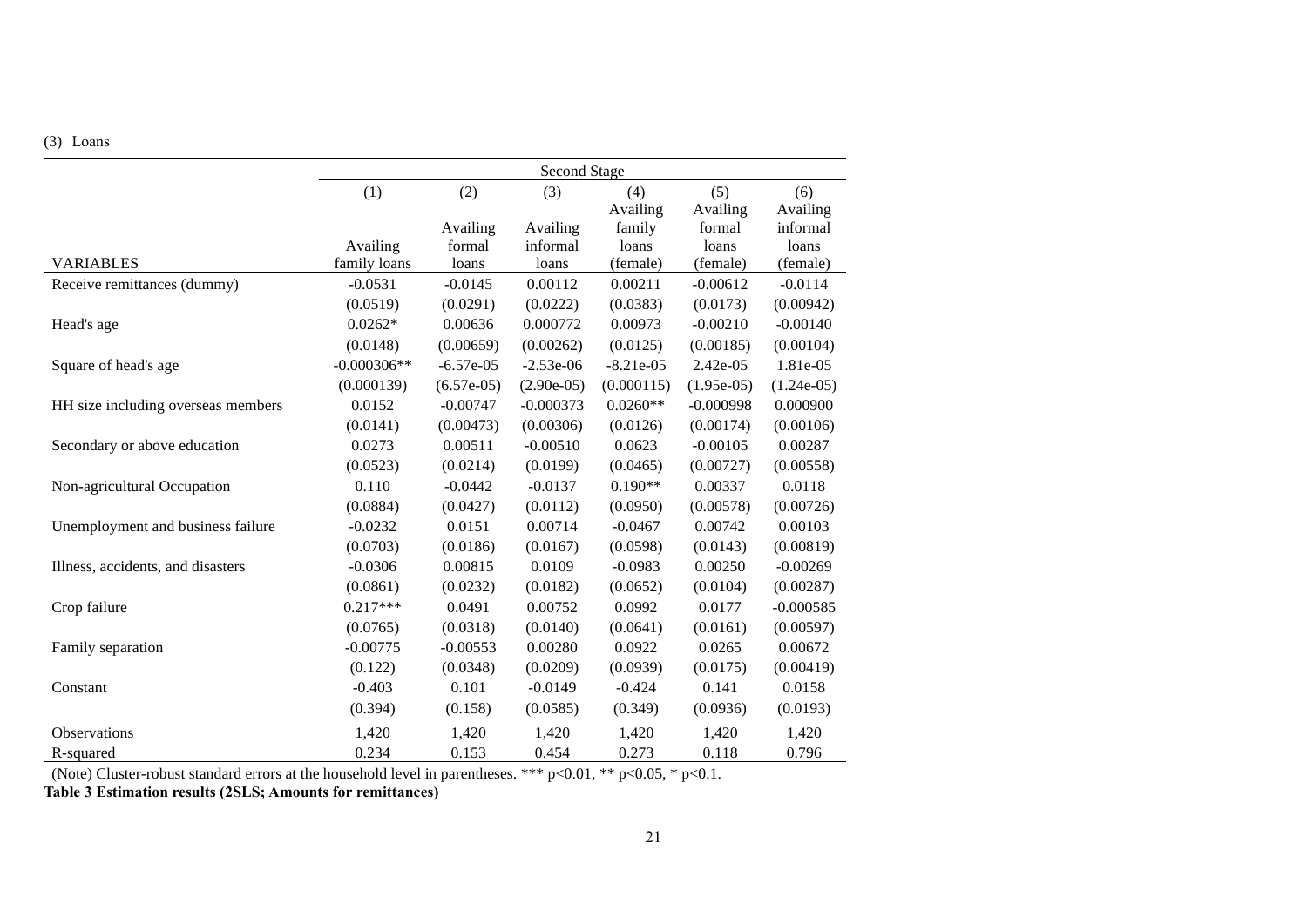## (1) Household financial inclusion

|                                    | <b>First Stage</b> | Second Stage |              |              |              |              |              |              |              |  |
|------------------------------------|--------------------|--------------|--------------|--------------|--------------|--------------|--------------|--------------|--------------|--|
|                                    |                    | (1)          | (2)          | (3)          | (4)          | (5)          | (6)          | (7)          | (8)          |  |
|                                    | Remittance         | Having any   | Using any    | Having a     | Using a      | Having a     | Using a      | Having a     | Using a      |  |
|                                    | income             | financial    | financial    | bank         | bank         | cooperative  | cooperative  | microfinance | microfinance |  |
| <b>VARIABLES</b>                   | (log)              | accounts     | accounts     | account      | account      | account      | account      | account      | account      |  |
| Destination per capita GDP         | $3.367***$         |              |              |              |              |              |              |              |              |  |
|                                    | (0.112)            |              |              |              |              |              |              |              |              |  |
| Remittance income (log)            |                    | 0.00743      | 0.00399      | $0.0256***$  | $0.0246***$  | 0.00398      | 0.00109      | $-0.00476$   | $-0.00486$   |  |
|                                    |                    | (0.00762)    | (0.00741)    | (0.00631)    | (0.00615)    | (0.00507)    | (0.00468)    | (0.00707)    | (0.00703)    |  |
| Head's age                         | $-0.0490$          | 0.0273       | $0.0270*$    | 0.000869     | 0.00183      | $0.0295*$    | 0.0271       | 0.0137       | 0.0146       |  |
|                                    | (0.0318)           | (0.0171)     | (0.0164)     | (0.00913)    | (0.00891)    | (0.0173)     | (0.0170)     | (0.00970)    | (0.00946)    |  |
| Square of head's age               | $0.000650**$       | $-0.000310*$ | $-0.000289*$ | $-4.92e-06$  | $-1.23e-05$  | $-0.000315*$ | $-0.000275*$ | $-0.000142$  | $-0.000149*$ |  |
|                                    | (0.000309)         | (0.000162)   | (0.000153)   | $(8.38e-05)$ | $(8.14e-05)$ | (0.000162)   | (0.000157)   | $(8.72e-05)$ | $(8.53e-05)$ |  |
| HH size including overseas members | 0.0394             | 0.000122     | 0.0103       | $-0.00867$   | $-0.00853$   | $-0.00413$   | 0.00564      | 0.0177       | 0.0177       |  |
|                                    | (0.0384)           | (0.0158)     | (0.0155)     | (0.0103)     | (0.01000)    | (0.0140)     | (0.0136)     | (0.0126)     | (0.0126)     |  |
| Secondary or above education       | 0.315              | 0.0888       | $0.105*$     | $0.147***$   | $0.152***$   | $-0.0229$    | $-0.0135$    | $-0.0613$    | $-0.0586$    |  |
|                                    | (0.195)            | (0.0594)     | (0.0583)     | (0.0409)     | (0.0406)     | (0.0505)     | (0.0487)     | (0.0744)     | (0.0741)     |  |
| Non-agricultural Occupation        | $-0.140$           | $0.130*$     | $0.142**$    | $0.144**$    | $0.140**$    | 0.0505       | 0.0565       | 0.0744       | 0.0759       |  |
|                                    | (0.162)            | (0.0686)     | (0.0689)     | (0.0610)     | (0.0604)     | (0.0699)     | (0.0700)     | (0.0842)     | (0.0840)     |  |
| Unemployment and business failure  | $-0.0987$          | $-0.181***$  | $-0.196***$  | $-0.0995**$  | $-0.0876*$   | $-0.127*$    | $-0.145*$    | 0.0106       | 0.0144       |  |
|                                    | (0.188)            | (0.0689)     | (0.0701)     | (0.0494)     | (0.0485)     | (0.0748)     | (0.0766)     | (0.0525)     | (0.0517)     |  |
| Illness, accidents, and disasters  | 0.332              | 0.00982      | 0.0232       | $-0.0868**$  | $-0.0864**$  | $-0.0355$    | $-0.0251$    | 0.0893       | 0.0931       |  |
|                                    | (0.251)            | (0.0677)     | (0.0716)     | (0.0412)     | (0.0411)     | (0.0755)     | (0.0783)     | (0.0733)     | (0.0727)     |  |
| Crop failure                       | $-0.0720$          | $0.112*$     | $0.104*$     | $-0.0291$    | $-0.0250$    | 0.0633       | 0.0556       | 0.0299       | 0.0318       |  |
|                                    | (0.126)            | (0.0610)     | (0.0624)     | (0.0549)     | (0.0551)     | (0.0637)     | (0.0653)     | (0.0829)     | (0.0825)     |  |
| Family separation                  | $-0.0307$          | $0.186**$    | $0.137*$     | $-0.0153$    | $-0.0175$    | $0.174**$    | 0.123        | $-0.00635$   | $-0.00459$   |  |
|                                    | (0.178)            | (0.0739)     | (0.0812)     | (0.0401)     | (0.0396)     | (0.0766)     | (0.0859)     | (0.0596)     | (0.0594)     |  |
| Constant                           | $-24.15***$        | $-0.271$     | $-0.356$     | 0.118        | 0.0846       | $-0.623$     | $-0.643$     | $-0.0371$    | $-0.0688$    |  |
|                                    | (1.609)            | (0.429)      | (0.414)      | (0.259)      | (0.256)      | (0.418)      | (0.415)      | (0.254)      | (0.247)      |  |
| Observations                       | 1,420              | 1,420        | 1,420        | 1,420        | 1,420        | 1,420        | 1,420        | 1,420        | 1,420        |  |
| R-squared                          | 0.585              | 0.309        | 0.302        | 0.177        | 0.171        | 0.394        | 0.379        | 0.236        | 0.239        |  |

(Note) Cluster-robust standard errors at the household level in parentheses. \*\*\*  $p<0.01$ , \*\*  $p<0.05$ , \*  $p<0.1$ . F-test statistic for weak IV is 898.607 with p-value of 0.00.

(2) Women's financial inclusion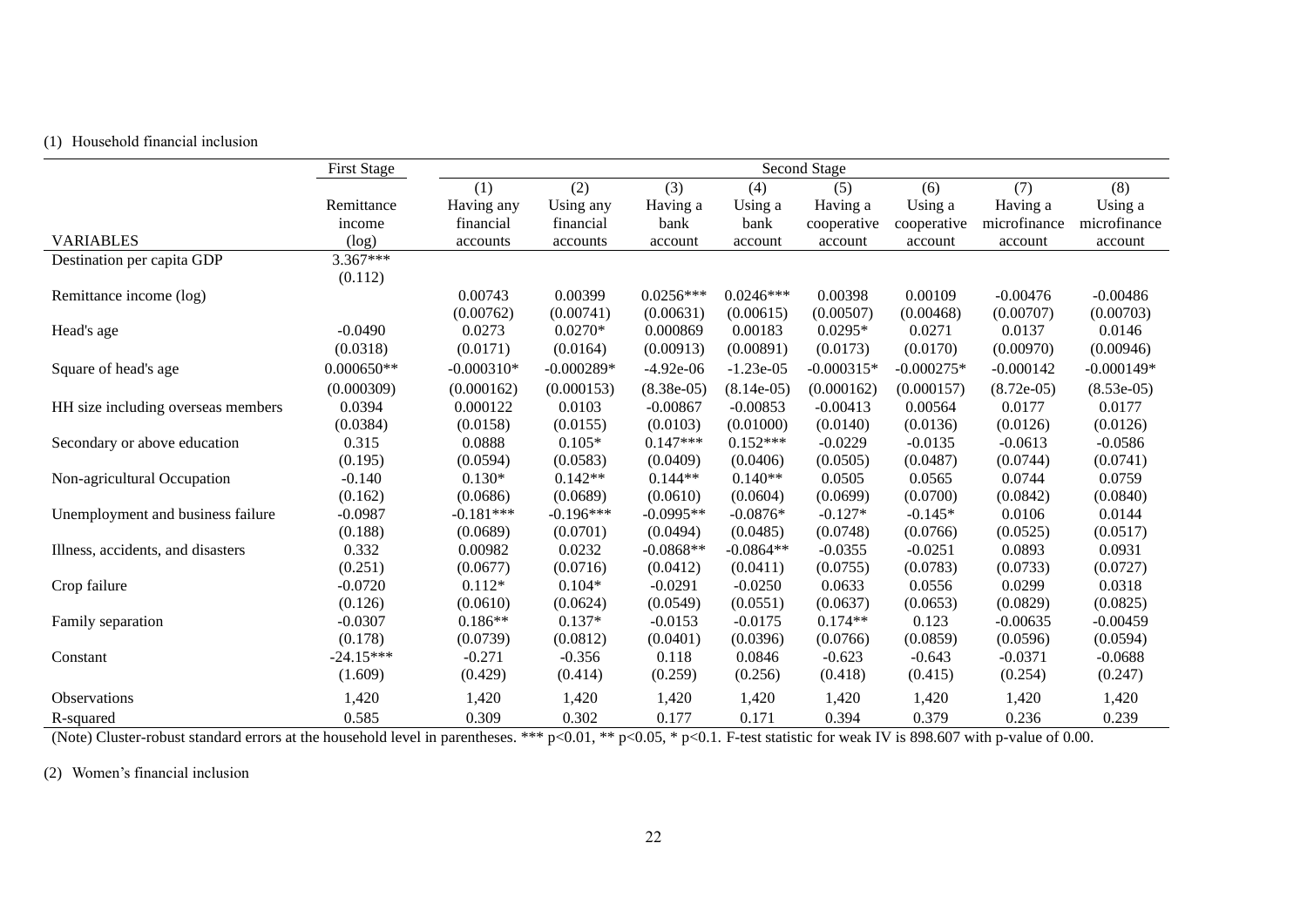|                                    |            | <b>Second Stage</b> |              |              |             |             |              |              |  |  |  |
|------------------------------------|------------|---------------------|--------------|--------------|-------------|-------------|--------------|--------------|--|--|--|
|                                    | (1)        | (2)                 | (3)          | (4)          | (5)         | (6)         | (7)          | (8)          |  |  |  |
|                                    | Having     |                     |              |              |             |             |              |              |  |  |  |
|                                    | any        | Using any           | Having a     | Using a      | Having a    | Using a     | Having a     | Using a      |  |  |  |
|                                    | financial  | financial           | bank         | bank         | cooperative | cooperative | microfinance | microfinance |  |  |  |
| <b>VARIABLES</b>                   | accounts   | accounts            | account      | account      | account     | account     | account      | account      |  |  |  |
| Remittance income (log)            | $0.0128**$ | $0.0127**$          | $0.00940**$  | $0.00908**$  | $-0.000174$ | $-0.000574$ | $0.0114**$   | $0.0114**$   |  |  |  |
|                                    | (0.00579)  | (0.00579)           | (0.00401)    | (0.00399)    | (0.00293)   | (0.00287)   | (0.00470)    | (0.00470)    |  |  |  |
| Head's age                         | $-0.00303$ | $-0.00405$          | $-0.00134$   | $-0.000605$  | 0.000941    | $-0.000726$ | 0.00310      | 0.00272      |  |  |  |
|                                    | (0.0131)   | (0.0130)            | (0.00449)    | (0.00428)    | (0.0125)    | (0.0125)    | (0.00577)    | (0.00577)    |  |  |  |
| Square of head's age               | 4.71e-05   | 5.63e-05            | 2.17e-05     | 1.38e-05     | $-2.90e-06$ | 1.40e-05    | $-2.58e-05$  | $-2.25e-05$  |  |  |  |
|                                    | (0.000121) | (0.000119)          | $(4.35e-05)$ | $(4.12e-05)$ | (0.000114)  | (0.000113)  | $(5.53e-05)$ | $(5.53e-05)$ |  |  |  |
| HH size including overseas members | 0.0174     | 0.0189*             | 0.00558      | 0.00494      | $0.0138*$   | $0.0153*$   | 0.00622      | 0.00674      |  |  |  |
|                                    | (0.0109)   | (0.0109)            | (0.00614)    | (0.00609)    | (0.00820)   | (0.00813)   | (0.00818)    | (0.00816)    |  |  |  |
| Secondary or above education       | 0.0514     | 0.0451              | $0.0652**$   | $0.0664**$   | 0.0134      | 0.00888     | $-0.0576$    | $-0.0592$    |  |  |  |
|                                    | (0.0497)   | (0.0493)            | (0.0276)     | (0.0275)     | (0.0438)    | (0.0433)    | (0.0430)     | (0.0430)     |  |  |  |
| Non-agricultural Occupation        | $0.240***$ | $0.243***$          | 0.0621       | 0.0621       | $0.212***$  | $0.218***$  | 0.105        | 0.103        |  |  |  |
|                                    | (0.0914)   | (0.0911)            | (0.0493)     | (0.0493)     | (0.0799)    | (0.0796)    | (0.0814)     | (0.0815)     |  |  |  |
| Unemployment and business failure  | $-0.0789$  | $-0.0781$           | 0.0174       | 0.0184       | $-0.148***$ | $-0.144***$ | 0.0173       | 0.0146       |  |  |  |
|                                    | (0.0613)   | (0.0614)            | (0.0220)     | (0.0220)     | (0.0553)    | (0.0556)    | (0.0431)     | (0.0431)     |  |  |  |
| Illness, accidents, and disasters  | $-0.0874$  | $-0.0792$           | $-0.00853$   | $-0.00732$   | $-0.149**$  | $-0.139**$  | 0.0390       | 0.0391       |  |  |  |
|                                    | (0.0625)   | (0.0621)            | (0.0163)     | (0.0163)     | (0.0611)    | (0.0614)    | (0.0441)     | (0.0443)     |  |  |  |
| Crop failure                       | 0.0882     | 0.0924              | 0.0452       | 0.0462       | 0.0196      | 0.0230      | 0.0109       | 0.0118       |  |  |  |
|                                    | (0.0714)   | (0.0707)            | (0.0410)     | (0.0410)     | (0.0637)    | (0.0632)    | (0.0643)     | (0.0645)     |  |  |  |
| Family separation                  | 0.109      | 0.114               | $-0.0191$    | $-0.0194$    | 0.123       | 0.129       | $-0.0682$    | $-0.0677$    |  |  |  |
|                                    | (0.0871)   | (0.0862)            | (0.0261)     | (0.0260)     | (0.0825)    | (0.0818)    | (0.0453)     | (0.0454)     |  |  |  |
| Constant                           | 0.0334     | 0.0536              | 0.0961       | 0.0844       | $-0.188$    | $-0.158$    | $-0.00616$   | 0.00339      |  |  |  |
|                                    | (0.363)    | (0.361)             | (0.173)      | (0.171)      | (0.336)     | (0.334)     | (0.178)      | (0.178)      |  |  |  |
| <b>Observations</b>                | 1,420      | 1,420               | 1,420        | 1,420        | 1,420       | 1,420       | 1,420        | 1,420        |  |  |  |
| R-squared                          | 0.261      | 0.268               | 0.121        | 0.121        | 0.328       | 0.340       | 0.135        | 0.133        |  |  |  |

(Note) Cluster-robust standard errors at the household level in parentheses. \*\*\*  $p<0.01$ , \*\*  $p<0.05$ , \*  $p<0.1$ .

(3) Loans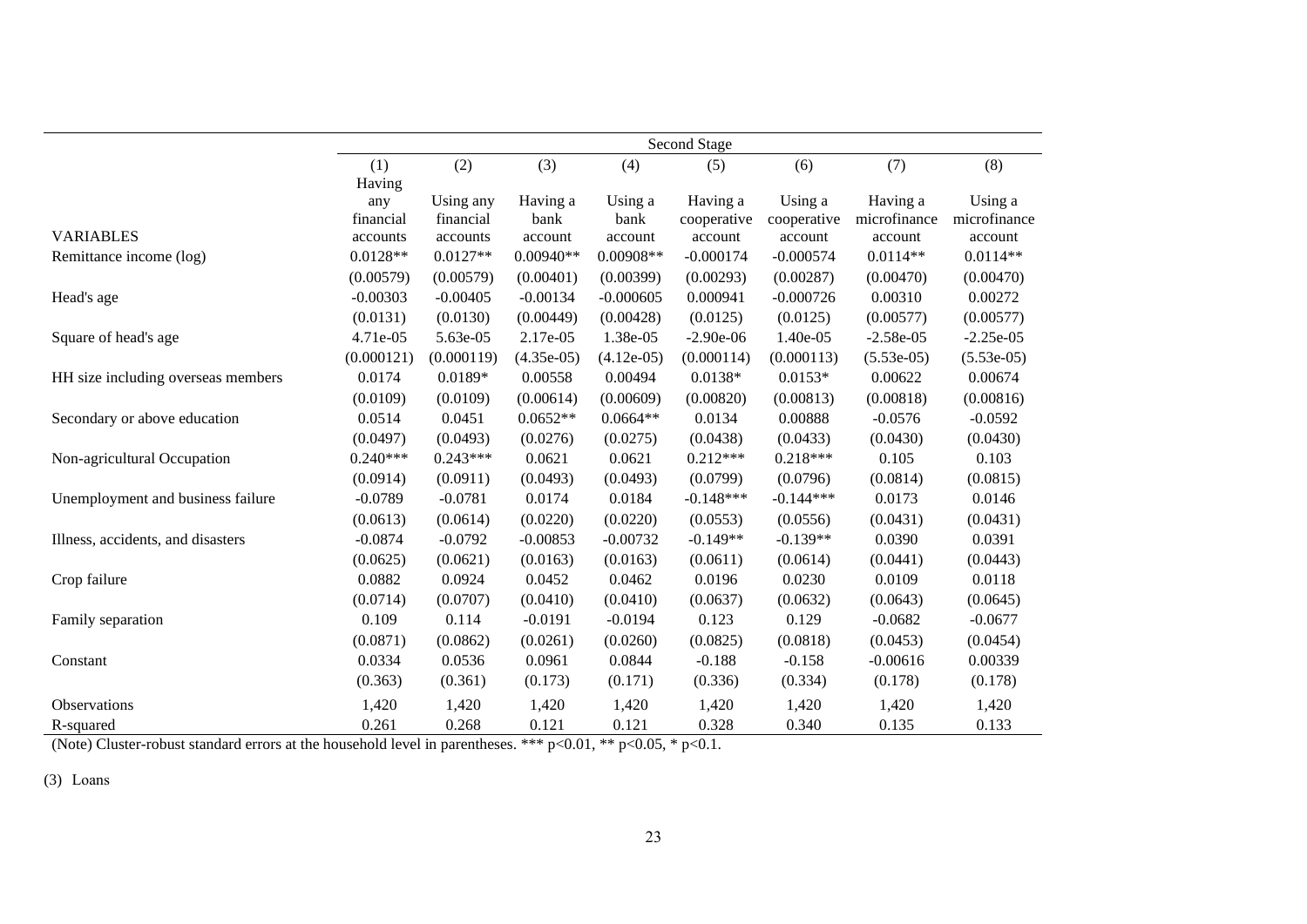|                                    | Second Stage    |              |              |             |              |              |  |  |  |
|------------------------------------|-----------------|--------------|--------------|-------------|--------------|--------------|--|--|--|
|                                    | (1)             | (2)          | (3)          | (4)         | (5)          | (6)          |  |  |  |
|                                    |                 |              |              | Availing    | Availing     | Availing     |  |  |  |
|                                    |                 | Availing     | Availing     | family      | formal       | informal     |  |  |  |
|                                    | Availing family | formal       | informal     | loans       | loans        | loans        |  |  |  |
| <b>VARIABLES</b>                   | loans           | loans        | loans        | (female)    | (female)     | (female)     |  |  |  |
| Remittance income (log)            | $-0.00719$      | $-0.000758$  | 6.48e-05     | $-0.000224$ | $-0.000604$  | $-0.00123$   |  |  |  |
|                                    | (0.00675)       | (0.00376)    | (0.00281)    | (0.00493)   | (0.00220)    | (0.00128)    |  |  |  |
| Head's age                         | $0.0266*$       | 0.00659      | 0.000755     | 0.00967     | $-0.00203$   | $-0.00128$   |  |  |  |
|                                    | (0.0147)        | (0.00655)    | (0.00255)    | (0.0124)    | (0.00180)    | (0.00102)    |  |  |  |
| Square of head's age               | $-0.000310**$   | $-6.83e-05$  | $-2.34e-06$  | $-8.14e-05$ | 2.34e-05     | 1.68e-05     |  |  |  |
|                                    | (0.000138)      | $(6.52e-05)$ | $(2.82e-05)$ | (0.000115)  | $(1.89e-05)$ | $(1.21e-05)$ |  |  |  |
| HH size including overseas members | 0.0151          | $-0.00761$   | $-0.000363$  | $0.0261**$  | $-0.00103$   | 0.000846     |  |  |  |
|                                    | (0.0141)        | (0.00473)    | (0.00306)    | (0.0126)    | (0.00173)    | (0.00105)    |  |  |  |
| Secondary or above education       | 0.0267          | 0.00422      | $-0.00503$   | 0.0626      | $-0.00126$   | 0.00254      |  |  |  |
|                                    | (0.0521)        | (0.0213)     | (0.0197)     | (0.0464)    | (0.00722)    | (0.00553)    |  |  |  |
| Non-agricultural Occupation        | 0.108           | $-0.0444$    | $-0.0136$    | $0.190**$   | 0.00323      | 0.0115       |  |  |  |
|                                    | (0.0885)        | (0.0427)     | (0.0112)     | (0.0951)    | (0.00579)    | (0.00711)    |  |  |  |
| Unemployment and business failure  | $-0.0226$       | 0.0156       | 0.00710      | $-0.0468$   | 0.00755      | 0.00124      |  |  |  |
|                                    | (0.0700)        | (0.0186)     | (0.0167)     | (0.0598)    | (0.0143)     | (0.00818)    |  |  |  |
| Illness, accidents, and disasters  | $-0.0318$       | 0.00747      | 0.0109       | $-0.0981$   | 0.00229      | $-0.00304$   |  |  |  |
|                                    | (0.0857)        | (0.0231)     | (0.0180)     | (0.0652)    | (0.0103)     | (0.00285)    |  |  |  |
| Crop failure                       | $0.216***$      | 0.0492       | 0.00751      | 0.0991      | 0.0177       | $-0.000647$  |  |  |  |
|                                    | (0.0766)        | (0.0318)     | (0.0140)     | (0.0642)    | (0.0161)     | (0.00601)    |  |  |  |
| Family separation                  | $-0.00663$      | $-0.00525$   | 0.00278      | 0.0922      | 0.0266       | 0.00695      |  |  |  |
|                                    | (0.122)         | (0.0349)     | (0.0210)     | (0.0939)    | (0.0175)     | (0.00429)    |  |  |  |
| Constant                           | $-0.408$        | 0.0938       | $-0.0144$    | $-0.421$    | 0.140        | 0.0131       |  |  |  |
|                                    | (0.392)         | (0.158)      | (0.0572)     | (0.349)     | (0.0941)     | (0.0187)     |  |  |  |
| Observations                       | 1,420           | 1,420        | 1,420        | 1,420       | 1,420        | 1,420        |  |  |  |
| R-squared                          | 0.235           | 0.152        | 0.454        | 0.272       | 0.118        | 0.796        |  |  |  |

(Note) Cluster-robust standard errors at the household level in parentheses. \*\*\*  $p<0.01$ , \*\*  $p<0.05$ , \*  $p<0.1$ .